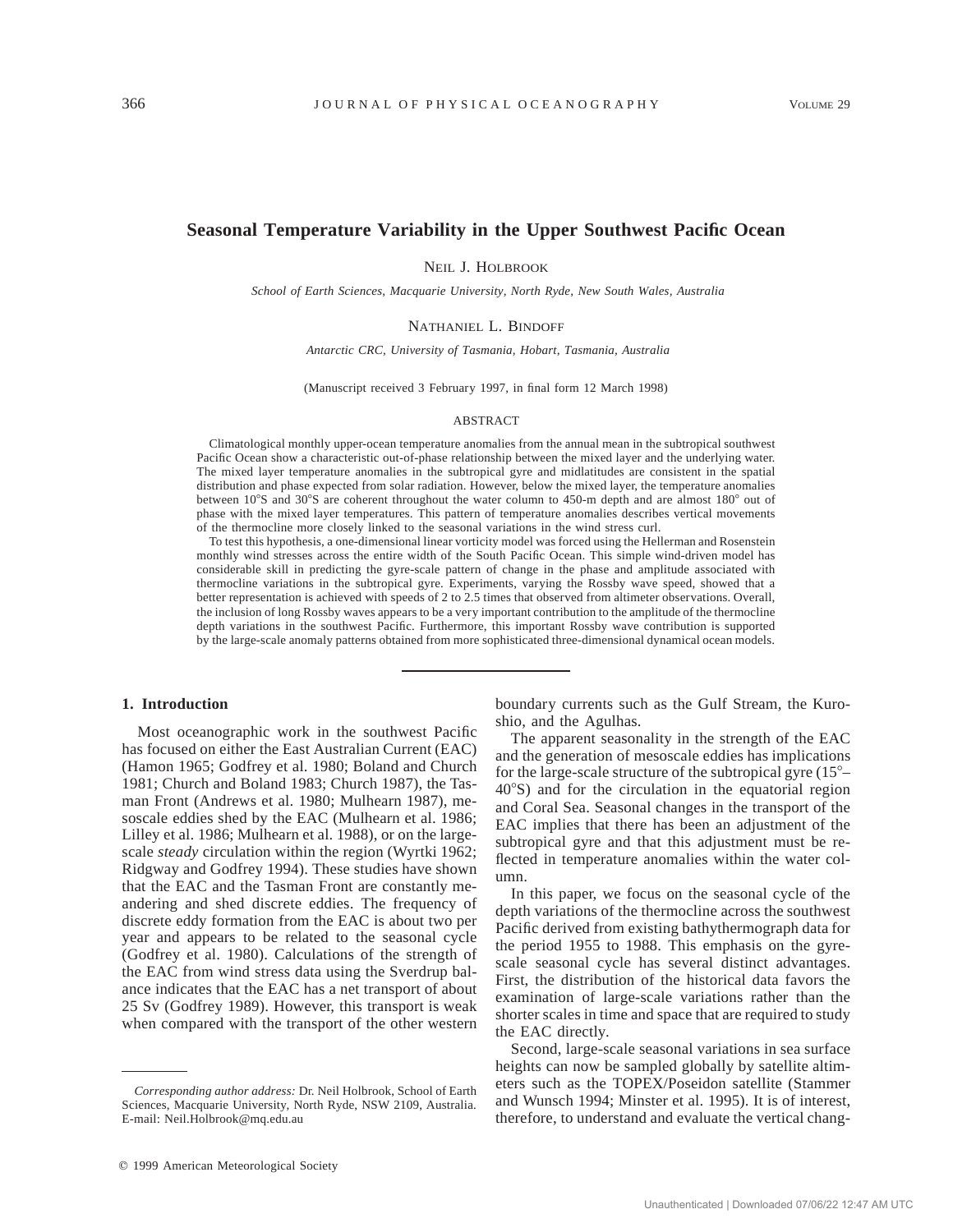es in temperature (and salinity) implied by the sea surface height measurements from this satellite. Such internal changes in the temperature field describe the baroclinic component of the altimeter height variations and is important for assimilation techniques that depend on vertical extension schemes that propagate information from the sea surface to the bottom of the ocean (De Mey and Robinson 1987; Haines 1991).

Third, due to the large spatial scales, it is possible to examine the dynamical processes that drive the thermocline variations using a simple wind-driven model. For the subtropical gyre, where this model is found to be appropriate, we are able to explore the role of local forcing, through Ekman pumping, and the role of Rossby waves on the seasonal cycle of the thermocline.

The structure of this paper is as follows. Section 2 describes the data analysis, section 3 presents the results of the data analysis, section 4 the comparison of the observed thermocline variations with a simple windforced model, and section 5 is the final discussion.

## **2. Data and analysis**

The ocean temperature data used in this study are from the archives of the National Oceanographic Data Center (National Oceanographic Data Center 1991) and represent the most comprehensive compilation of oceanographic measurements available for this region. A total of almost 40 000 mechanical and expendable bathythermograph (MBT and XBT) casts are included in this analysis of the temperature data for the southwest Pacific region between  $0^{\circ}$  and  $50^{\circ}$ S,  $140^{\circ}$ E and  $180^{\circ}$  during the period from 1955 to 1988. The distribution of these data, after quality control, is shown in Figs. 1 and 2. Given the large number of observations and the limitations of computer resources, the data handling was made much more convenient by subdividing the original dataset. Based on the general circulation pattern in the region and the amount of data reduction required, four subregions were selected with reference to the local dynamics. Further, since the focus of this paper is on the large-scale seasonal variations across the region, and since the data near the East Australian coast are strongly affected by mesoscale eddies, which are noise in the analysis, the observations between  $30^{\circ}$  and  $37^{\circ}$ S and eastward from the East Australian coast to  $154^{\circ}E$ , were not included in the study. Since a major aim of this study was also to produce regularly gridded maps of the temperature distribution over the data domain, these subregions were chosen to contain a  $2^{\circ}$  overlap at each of the north–south and east–west boundaries that would ensure continuity of the mapped isotherms across the boundaries. A complete description of the data, quality checks, and data preparation are provided in Holbrook (1994).

The upper-ocean temperature measurements are fourdimensional, but are irregularly distributed in space and time. First, the bathythermograph profiles were linearly



FIG. 1. Spatial positions and frequency histogram of all MBT casts retained after quality control of the data. Individual subregions are numbered accordingly while their boundaries are defined to overlap one degree beyond their respective marked bounding lines.

interpolated at 5-m depth intervals. Second, in order to homogenize these unevenly distributed ocean temperature data, they were optimally interpolated onto a regular grid in space and time. The spatial grid is the same as that for the Comprehensive Ocean–Atmosphere Data Set (Woodruff et al. 1987), that is,  $2^{\circ} \times 2^{\circ}$ , while the temporal grid points were centered on each month. The mapping of the ocean temperature data in time and space was performed using a combination of empirical orthogonal functions (EOFs) and objective mapping. This approach follows the methods used by Fukumori and Wunsch (1991) and Bindoff and Wunsch (1992) in their analysis of hydrographic data.

The procedure for interpolating the data and producing the monthly gridded climatology involves the following steps. First, the temperature profiles were organized into 12 individual monthly groups identified by each ''365.25/12 day'' month. Essentially, all January data were organized into one group, all February data into another group, and so on. Second, the EOFs of the vertical structure of the temperature data were determined and only the significant modes retained. Third,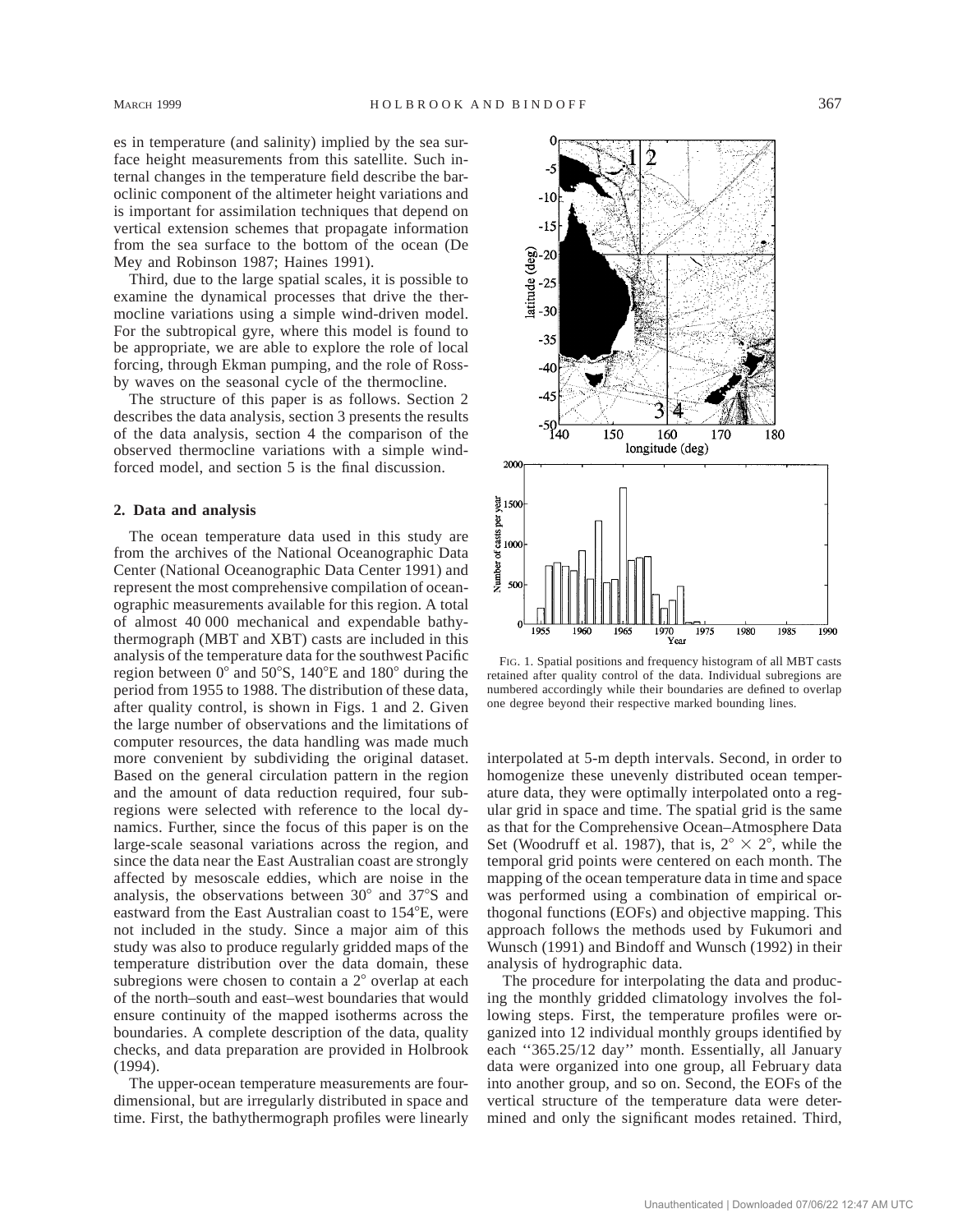

FIG. 2. Spatial positions and frequency histogram of all XBT casts retained after quality control of the data. Individual subregions are numbered accordingly and their boundaries are defined to overlap one degree beyond their respective marked bounding lines.

the corresponding spatial–temporal modes, associated with the position in time and space of each MBT/XBT profile, were objectively mapped onto both their data positions (for statistical reliability checks) and onto the regular grid. It was found here that only a small number of significant EOFs needed to be mapped. Finally, the gridded temperature field was reconstructed at each grid point (with errors) by expanding the mapped EOFs by their coefficients.

The data matrix used in the EOF procedure consisted of normalized differences between the temperature data and the a priori mean (see appendix). Here, the a priori mean field was modeled as a second-order polynomial in latitude and depth and an annual and semiannual harmonic fit in time. The normalization factor used in the EOF procedure was the estimate of the a priori noise (see appendix). The a priori noise represents the noise associated with the unresolved physical processes such as internal waves and mesoscale eddies and other sources of noise that occur with instrument type and reporting technique.

The objective mapping of the data used a zonal scale

of  $4^\circ$ , a meridional scale of  $2^\circ$ , and a timescale of 90 days. The longer zonal length scale was used because the ocean temperature field is quasi zonal in this region. This choice of scales is consistent with the data distribution in time and space over the observation period. The objective mapping procedure also gives an objective estimate of the random error at each grid point. This error estimate takes into account variations in data density caused by, for example, changes in ship routing. The final gridded temperature field is a monthly climatology determined from all of the available data, in 5-m depth intervals, to 450-m depth.

Statistical checks of the objective mapping were performed to ensure that the residuals were unbiased and consistent with the a priori noise (Holbrook 1994). It was found that the vertical structure of the temperature data could be described to within the noise using only five EOFs, which explained more than 90% of the total variance in the data for each subregion. This small number of required modes shows that the vertical temperature profiles contain strong vertical correlations. Consequently, computing time was reduced by a factor of 36, resulting from the objective mapping of only five modes instead of the original 91 vertical levels, that is, a reduction of 18 times each for mapping onto the original data positions and the model grid. After objectively mapping the temperature data in the four subregions, the subregions were blended to produce the full southwest Pacific region dataset by averaging the data across the  $2^{\circ}$  overlapping boundaries. For a more detailed description of the various components of the analysis procedure see the appendix.

In summary, the EOF analysis not only reduced the data to only five modes explaining most of the overall variance, but it was also successful in identifying the relevant physical scales of both shallow and deeper depths. It should be noted that a form of EOF analysis (rotated principal components analysis) has also been applied to the uniformly gridded temperature *time series,* that is, the time history of temperature changes over the entire 1955–88 period in the southwest Pacific region. That particular study provided information about the important spatial and temporal patterns of interannual variability in the region derived from the same set of temperature observations (Holbrook and Bindoff 1997).

#### **3. Observed seasonal variability**

## *a. Wind stress curl*

The monthly mean vertical wind-stress curl fields were calculated by taking finite differences of the monthly mean wind stresses from Hellerman and Rosenstein (1983). Figure 3 shows the wind-stress curl anomalies across the *entire* South Pacific Ocean for the months of February and June when the local wind stress curl anomalies are at their peak amplitudes in the gyre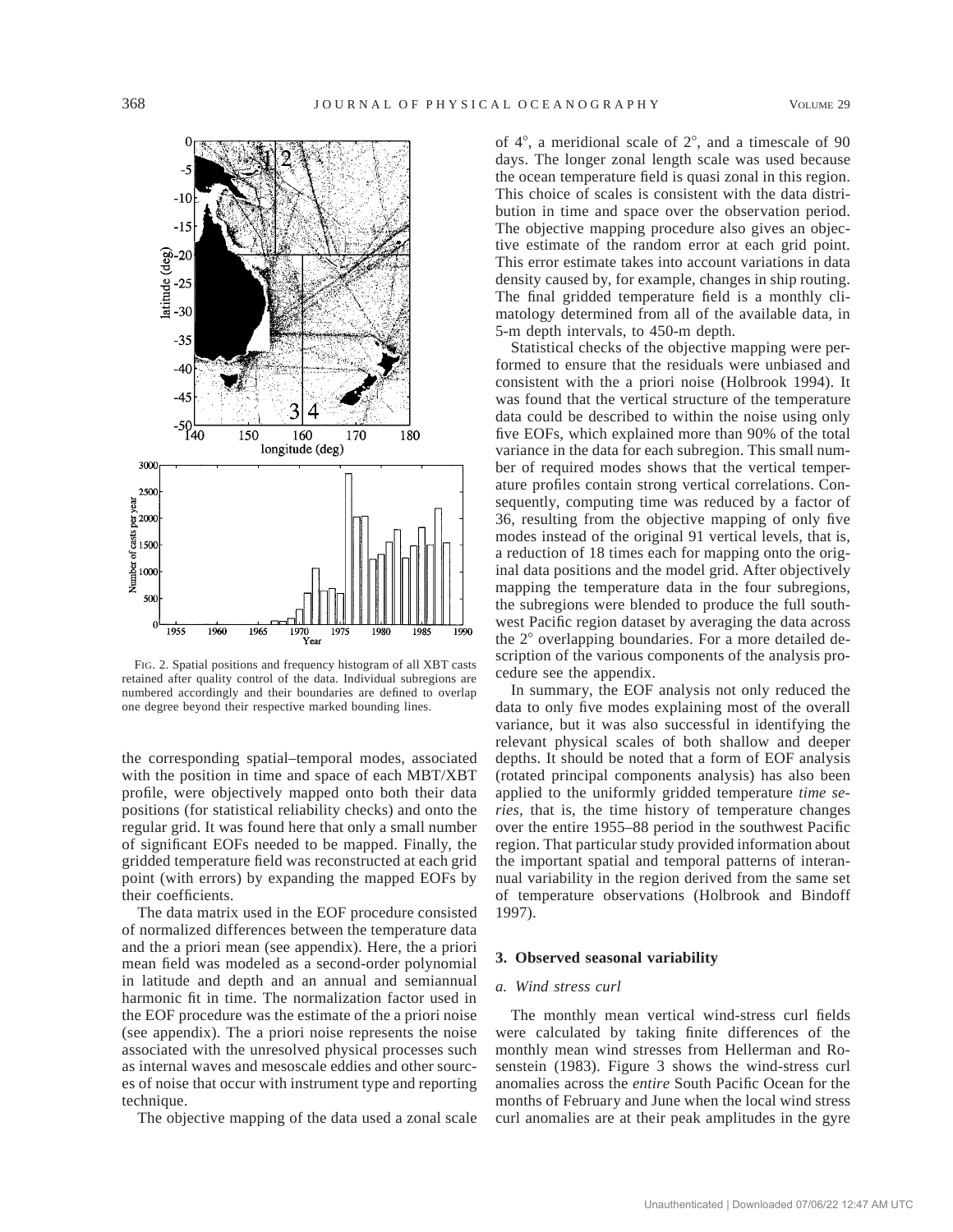

FIG. 3. Monthly mean wind-stress curl anomalies from the annual mean across the South Pacific Ocean for the months of February and June. Wind stress curl anomalies are in units of  $10^{-8}$  N m<sup>-3</sup>.

region of the southwest Pacific. During both of these months, it is clear that the large band of anomalies extends in a west-northwest to east-southeast orientation across the subtropics and into the central eastern Pacific. The positive wind stress curl observed over the subtropics of the southwest Pacific Ocean is continually



FIG. 4. Hovmöller plot of zonally averaged anomalies of the monthly mean wind stress curl from the annual mean over the southwest Pacific Ocean for each month of the seasonal cycle. Wind stress curl anomalies are in units of  $10^{-8}$  N m<sup>-3</sup>.



FIG. 5. Hovmöller plot of monthly and zonally averaged depths of the  $14^{\circ}$ C isotherm (equatorward of  $36^{\circ}$ S) and  $13^{\circ}$ C isotherm (poleward of 36°S) in the southwest Pacific Ocean. Depths are in meters.

forcing downwelling in the center of the gyre. Between  $10^{\circ}$  and  $30^{\circ}$ S, the wind stress curl changes sign during the seasonal cycle. These sign reversals are associated with the north–south excursions of the southeast trade wind maximum during the year.

Figure 4 shows a Hovmöller plot of the climatological monthly wind stress curl anomalies from the annual mean, zonally averaged across the southwest Pacific Ocean region. These zonal averages of the data are across ocean points only: that is, from either the eastern coastlines or western boundary of the southwest Pacific Ocean region (141°E), across the southwest Pacific basin (as defined by the boundaries shown in Figs. 1 and 2). In the subtropics  $(15^{\circ}-30^{\circ}S)$ , the maximum negative wind stress curl anomalies occur during February while the maximum positive wind stress curl anomalies occur from June to August. South of  $30^{\circ}$ S there is almost a 180° change of phase in the wind stress curl anomalies.

### *b. Subsurface thermal variability*

The observed seasonal variability of the depth of the thermocline in the southwest Pacific, as calculated from the monthly climatological temperature atlas, is presented. These variations are examined primarily through variations in the depth of the  $14^{\circ}$ C (D14 $^{\circ}$ C) isotherm. This isotherm is used as a proxy for the depth of the pycnocline and is a reasonable choice of isotherm for the Tropics and subtropics (e.g., Meyers 1979). However, near  $35^{\circ}$ S, the  $14^{\circ}$ C isotherm rapidly approaches the surface (Fig. 5). Thus, for latitudes poleward of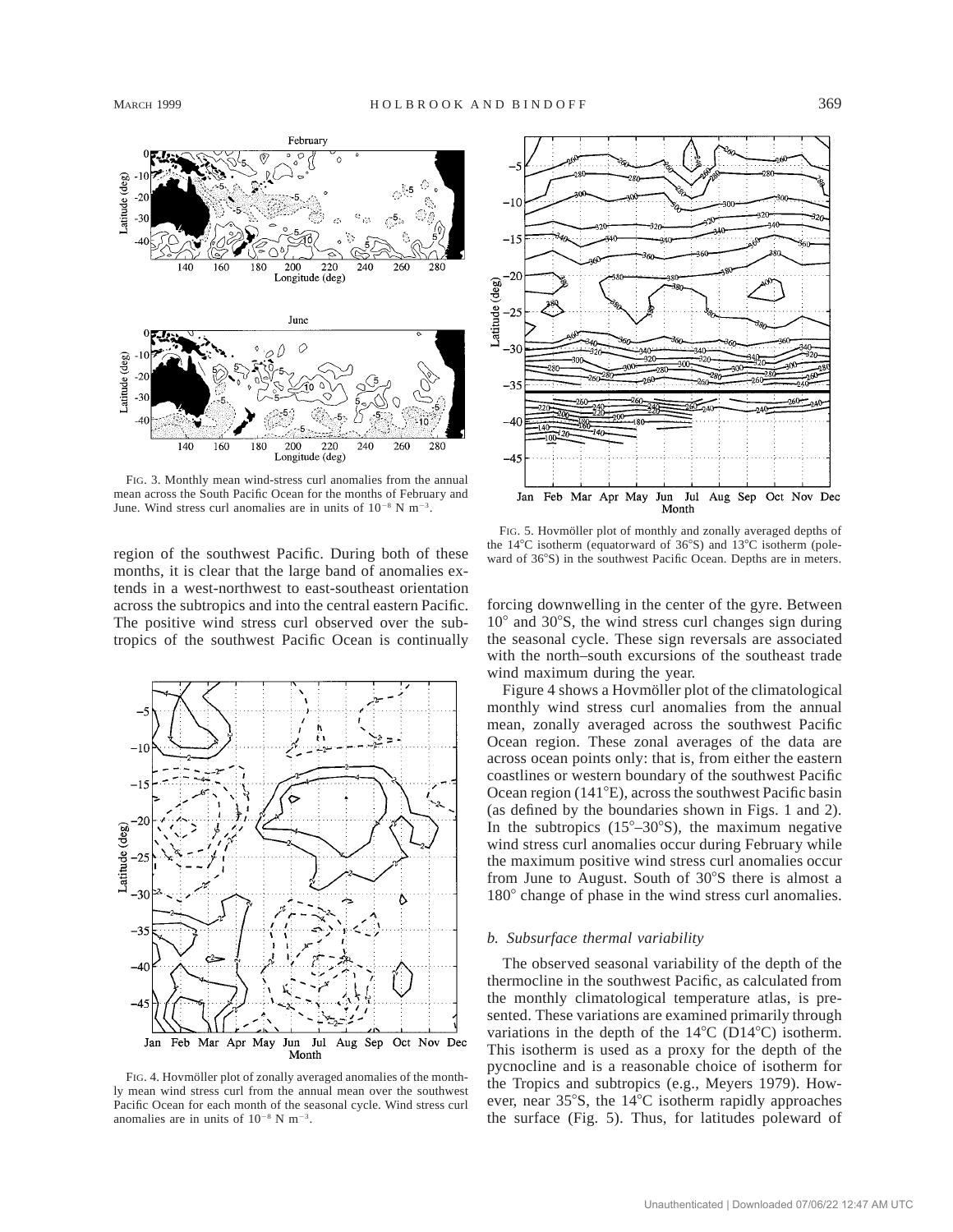

FIG. 6. Climatological Mar and Oct anomalies, from the annual mean, of the depths of the 14°C isotherm (equatorward of 36°S) and 13°C isotherm (poleward of 36°S) in the southwest Pacific Ocean. Depth anomalies are in meters and positive anomalies indicate that the isotherms are deeper.

358S, this choice of isotherm is unsuitable. From close examination of the temperature data, it was found that the  $13^{\circ}$ C isotherm was the most suitable isotherm for representing the thermocline at these latitudes. Although



FIG. 7. Hovmöller plot of monthly and zonally averaged anomalies, from the annual mean, of the depths of the  $14^{\circ}$ C isotherm (equatorward of  $36^{\circ}$ S) and  $13^{\circ}$ C isotherm (poleward of  $36^{\circ}$ S) in the southwest Pacific Ocean. Depth anomalies are in meters and positive anomalies indicate that the isotherms are deeper.

we have used two specific isotherms here to represent thermocline motions, the seasonal atlas shows that below the mixed layer the temperature changes are vertically coherent over the entire depth range of the XBT data.

The variability in the depth of the thermocline (i.e., D14°C/D13°C anomalies) in the southwest Pacific Ocean region has large spatial scales (Fig. 6). These scales are larger than the scales used in the objective mapping. For the subtropics, a very coherent pattern between  $10^{\circ}$  and  $30^{\circ}$ S of negative D14 $^{\circ}$ C anomalies during March indicates that the thermocline is raised in late summer to early autumn; that is, the subsurface temperatures are *cooler* than the annual average during this time. Conversely, in October, the  $D14^{\circ}C$  anomalies in this region indicate that the thermocline is depressed in mid spring; that is, the subsurface temperatures are *warmer* than the annual average during this time.

The most coherent changes in the depth of the  $D14^{\circ}C$ isotherm occurs over the main part of the subtropical gyre in this region (cf. Fig. 5). Furthermore, the sign of the depth changes for the peak months of March and October (Fig. 6) remains the same across the entire gyre region for which data are available, whereas the longitudinal shape of the anomalies suggests that the zonal scales are at least the  $30^{\circ}$  of longitude encompassing the southwest Pacific basin (with the main peak structure extending over about  $15^{\circ}$  of longitude). Because of these long zonal scales, the seasonal pattern is presented as a simple Hovmöller plot (Fig. 7) of zonally averaged depth anomalies. The maximum amplitudes in the depth of the thermocline for the subtropics  $(15^{\circ}-25^{\circ}S)$  are observed during March  $(-15 \text{ m})$  and October  $(+15 \text{ m})$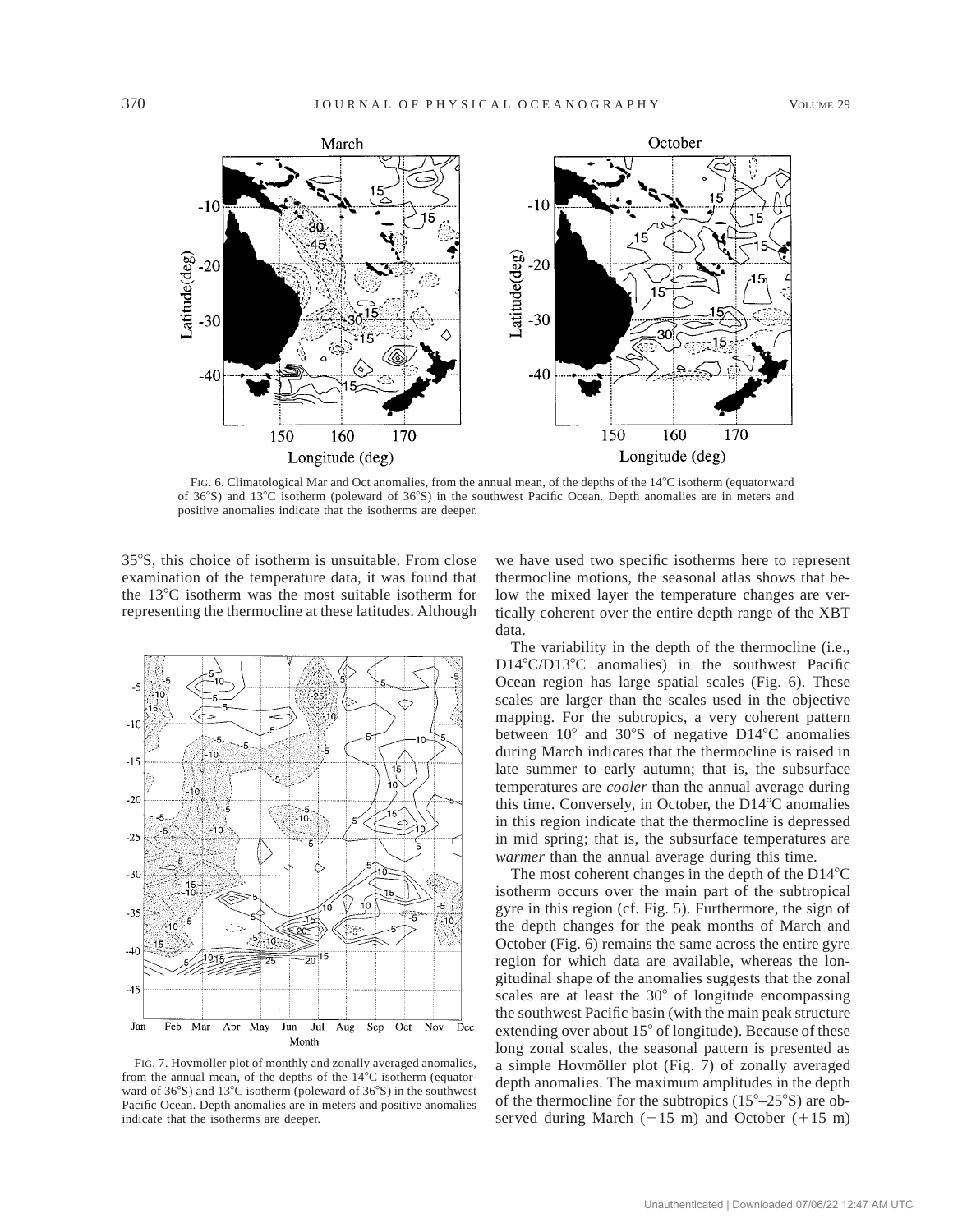

FIG. 8. The vertical structure of zonally averaged monthly mean temperature anomalies, to 450-m depth, along 19°S in the western Pacific Ocean. Temperature anomalies are in degrees Celcius.

with a smooth transition between these two periods. The pattern is represented by a single seasonal harmonic with only the slight suggestion of a semiannual period. South of  $30^{\circ}$ S, the maximum amplitudes in the depth of the thermocline tend to occur earlier in the year than at lower latitudes, with the thermocline shallowest in January/February and deepest in July/August. North of  $10^{\circ}$ S, the seasonal cycle is dominated by a semiannual period.

The difference between the mixed-layer seasonal cycle and the seasonal cycle of the depth of the thermocline is best shown in a Hovmöller plot of the vertical temperature structure near the middle of the subtropical gyre (Fig. 8). Here, the zonally averaged monthly mean temperature anomalies to  $450$ -m depth along  $19^{\circ}$ S in the southwest Pacific indicate that warm mixed layer anomalies occur during the austral summer and autumn (December to May) extending to the base of the mixed layer (to about 100-m depth). The temperature changes observed in the surface mixed layer during the year are in phase with, and are dominated by, the seasonal cycle of solar insolation for the Southern Hemisphere. However, below the mixed layer, the zonally averaged temperatures are observed to be as much as  $0.4^{\circ}$ C less than the annual mean during March (early autumn) at depth 300–400 m. The mixed layer is cooled during the winter months (June–August) with the upper 100 m being cooler than the annual mean through to October–November (late spring). Despite the upper-ocean cool anomalies extending to about 100-m depth during this time as a result of winter convection, warm anomalies of from  $0.2^{\circ}$ -0.4 $^{\circ}$ C are observed between 100-m and 450-m depth, with maximum values during October at depth 300–400 m. Since air temperatures are at a maximum in mid–late summer (January–February) and are at a minimum in mid–late winter (July–August), these subsurface temperature changes over the main part of the subtropical gyre are almost  $180^{\circ}$  out of phase with the annual insolation cycle for the Southern Hemisphere. Furthermore, the vertical extent of the temperature changes along 19°S are coherent to 450-m depth, and probably extend to deeper depths. Thus, these thermocline variations are likely to be associated with the gravest baroclinic modes.

Comparison of the  $D14^{\circ}C$  anomalies with the local surface wind stress curl anomalies in the center of the subtropical gyre  $(10^{\circ}-30^{\circ}S)$  indicates that there is approximately a three-month lag of the vertical excursions of the thermocline from the corresponding changes in the wind stress curl. The phase of the depth variations of the thermocline in this region is consistent with the pumping of the thermocline by the surface winds. In contrast, south of 30°S, the thermocline depth (and subsurface temperature) anomalies are about  $180^\circ$  out of phase with the local wind stress curl. Equatorward of  $10^{\circ}$ S, there appears to be a semiannual cycle of the thermocline fluctuations and an annual cycle of the local winds.

In summary, the most likely candidate for causing the thermocline fluctuations within the subtropical gyre appears to be wind forcing over the central part of the gyre. However, the lack of correlation of the local winds with the thermocline displacements poleward of  $30^{\circ}$ S and equatorward of  $10^{\circ}$ S suggests that the dynamics involved in these regions is not simply Ekman pumping.

### *c. Dynamic height and sea level changes*

Monthly dynamic height changes referenced to 450 m depth were also made using a uniform salinity of 35 psu. These calculations do not take account of the positive correlation between temperature and salinity in this depth range and, since the salinity–temperature correlation is positive in the Tasman Sea (Boland 1971; Pearce 1981; Reid 1986), it is likely that these dynamic heights are overestimated by a factor between 1 and 2.

As expected, the monthly and zonally averaged surface dynamic-height anomalies (not shown) with respect to 450-m depth change *in phase* with the heat content of the mixed layer, which is  $90^\circ$  phase lagged with seasonal solar heating over most of the southwest Pacific region, but has an increasing lag toward the higher latitudes. These surface dynamic height variations are locally consistent with monthly averaged tide gauge records from the Permanent Service for Mean Sea Level (PSMSL) (Woodworth 1991) for various sites across the southwest Pacific including Honiara (Solomon Islands) and Noumea (New Caledonia) where sea level similarly varies in phase with solar heating.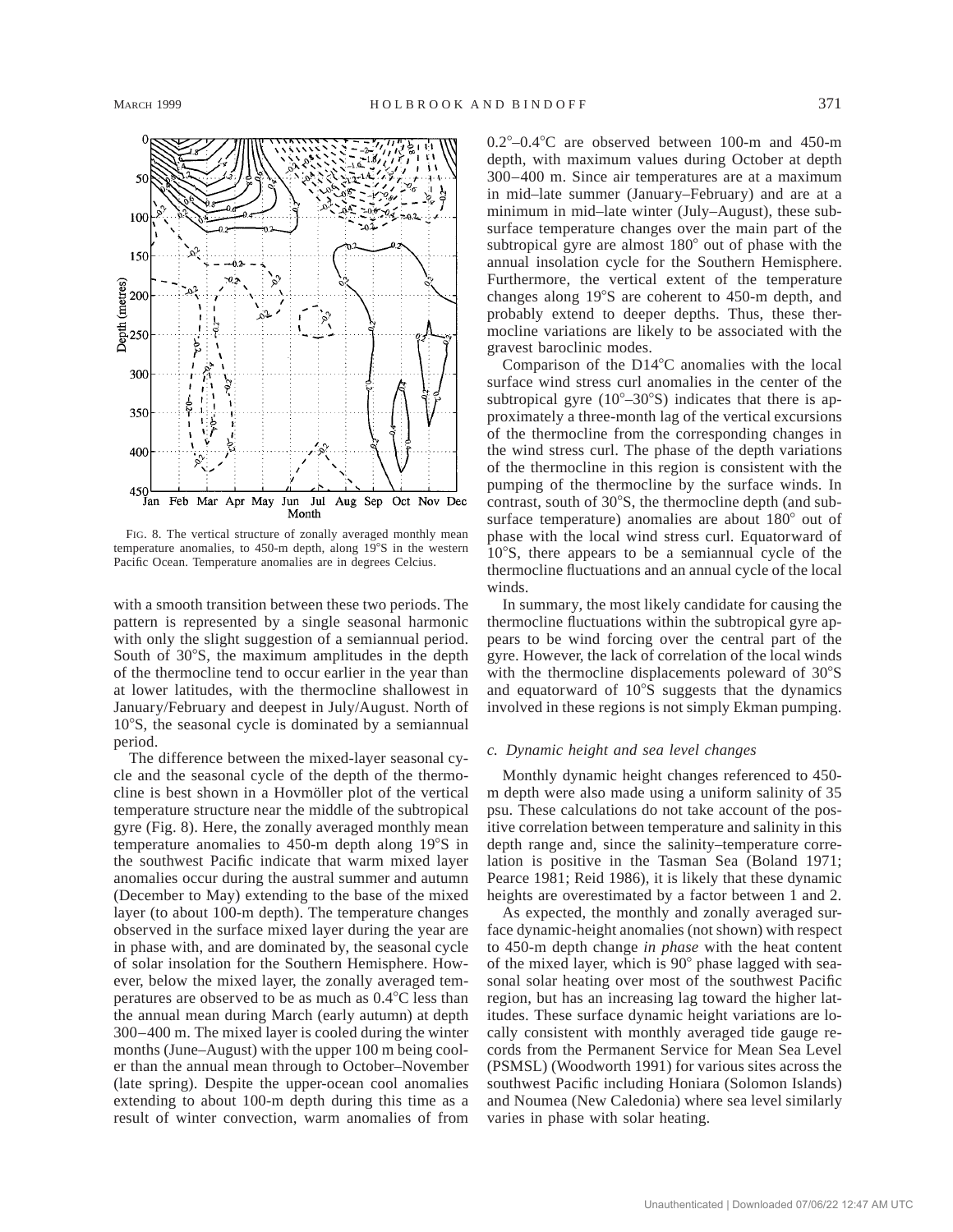Although sea-level (and surface dynamic height) variations have been reported to be a useful measure of thermocline depth fluctuations in the tropical Pacific to 15°S (Rebert et al. 1985), for the subtropical latitudes and midlatitudes of the Coral and Tasman Seas, monthly anomalies of surface dynamic height are a poor diagnostic of the large-scale dynamic response of the thermocline to changes in the wind stress curl. The dynamic height variations for deeper depths below the mixed layer (not shown), in particular the dynamic height changes just below the base of the mixed layer (100 m) relative to 450-m depth ( $\pm$ 4 cm over the seasonal cycle), are very similar to the pattern of  $D14^{\circ}C/D13^{\circ}C$  fluctuations (Fig. 7) for the region. This suggests that in order to properly understand variations in the upperocean thermal structure for the subtropical–middle latitudes of the southwest Pacific, in particular the dynamic variability of the thermocline, it is necessary to examine the dynamic height variations *below* the mixed layer, rather than the variations at the surface. Consequently, most of the thermal contribution to the surface dynamic height field relative to 450-m depth is through seasonal solar radiation warming of the surface mixed layer and, hence, the dynamic contribution of the winds to the temperatures below the mixed layer and to steric sea level is masked.

### **4. Dynamical model representations**

#### *a. Linear vorticity model simulations*

Based on the analysis of the observations presented in the previous section, it is apparent that the thermocline depth variability on seasonal timescales in the southwest Pacific is unrelated to the exchange of heat into the mixed layer and is probably a dynamical response to the large-scale wind field. In order to understand the observed seasonal variability of the depth of the thermocline in this region, in terms of the relative contributions from both the *local* and *remote* wind forcing, a simple one-dimensional linear vorticity model has been used. This model is an appropriate choice for the Tropics and subtropics where the vertical density (here, the temperature) structure is approximated as an active upper layer, separated by an interface (pycnocline) from the deep motionless ocean.

From linear theory, Philander (1979) and previous investigators have shown that for wind forcing with periods of less than 1 yr, the steady-state Sverdrup balance cannot be achieved in the Pacific Ocean. On these timescales, a slightly more sophisticated model of the ocean circulation is required. Here, this model is based on the linear vorticity equation

$$
\left(\nabla^2 - \frac{f^2}{c^2}\right)\frac{\partial \psi}{\partial t} + \beta \frac{\partial \psi}{\partial x} = (\nabla \times \tau)_z,\tag{1}
$$

where  $\psi$  is the mass (or volume) transport streamfunction measured in Sverdrups (1 Sv  $\approx 10^9$  kg s<sup>-1</sup>),  $c =$ 

 $\sqrt{gh_{\text{eq}}}$  is the reduced-gravity wave speed,  $h_{\text{eq}}$  is the equivalent depth of the ocean layer, *f* is the Coriolis parameter,  $\beta = \partial f / \partial y$  is the gradient of the Coriolis parameter with latitude,  $(\nabla \times \tau)$ <sub>z</sub> is the vertical component of the curl of the wind stress  $(\tau)$  and *x* and *t* denote longitude and time, respectively. The long Rossby wave speed is given by  $C_R = \beta c^2/f^2$  (Meyers 1979; Kessler 1990). For this model of the ocean, the equivalent depth is given by  $h_{eq} = (\Delta \rho / \rho_0) h_1$ , where  $\Delta \rho$  is the density difference between the upper and lower layers and  $h_1$  is the mean depth of the upper layer.

The monthly mass transport streamfunction anomalies from the model can be used to predict the expected excursions of the internal surface (thermocline). These model predictions can then be used for direct comparison with the observations. The change in height (when *z* is positive upward) of the internal and free surfaces are easily found using the relationships

$$
\Delta \eta_{\text{internal}} = -\frac{f}{\rho c^2} \Delta \psi \tag{2}
$$

$$
\Delta \eta_{\text{surface}} = -\frac{c^2}{gh_1} \Delta \eta_{\text{internal}}.
$$
 (3)

The above equations are only valid for a motionless lower layer, whereas the mean depth of the active upper layer in the calculation is here taken to be the typical value of 300 m (Tomczak and Godfrey 1994, p. 37).

As shown in the previous section, the seasonal thermocline variability has large zonal and meridonal scales greater than  $10^{\circ}$  lat. Using simple scaling arguments, it can be shown that the dispersion term [i.e., the Laplacian term in Eq. (1)] can be neglected. For zonal length scales of  $\Delta x \approx 10^6$  m (i.e., one-third of the width of the study region) and meridional length scales of  $\Delta y \approx 10^6$  m (i.e., about  $10^{\circ}$  lat), the Laplacian term is two orders of magnitude smaller than the stretching term,  $f^2/c^2$ . Thus, the dispersion of the Rossby waves can be neglected and the essential physics for the time and space scales of interest to the observations is represented by the nondispersive long-wave approximation of Eq. (1) given below

$$
-\frac{f^2}{c^2}\frac{\partial\psi}{\partial t} + \beta\frac{\partial\psi}{\partial x} = (\nabla \times \tau)_z.
$$
 (4)

For this model of the ocean, a single boundary condition is imposed on the streamfunction such that there is no flow through the eastern boundary. The numerical solution to this simplified form of the vorticity equation [Eq. (4)], in one spatial dimension (longitude) and time, is solved in this study using a two-step Lax–Wendroff scheme, which is accurate to second order.

Equation (4) has two important features. It retains the effect of long Rossby waves forced by the winds outside and inside the study region and also includes the effect of the Ekman velocity (i.e., local wind forcing) on the thermocline. In the case where  $\beta$  is zero, Rossby waves are not supported, and this equation reduces precisely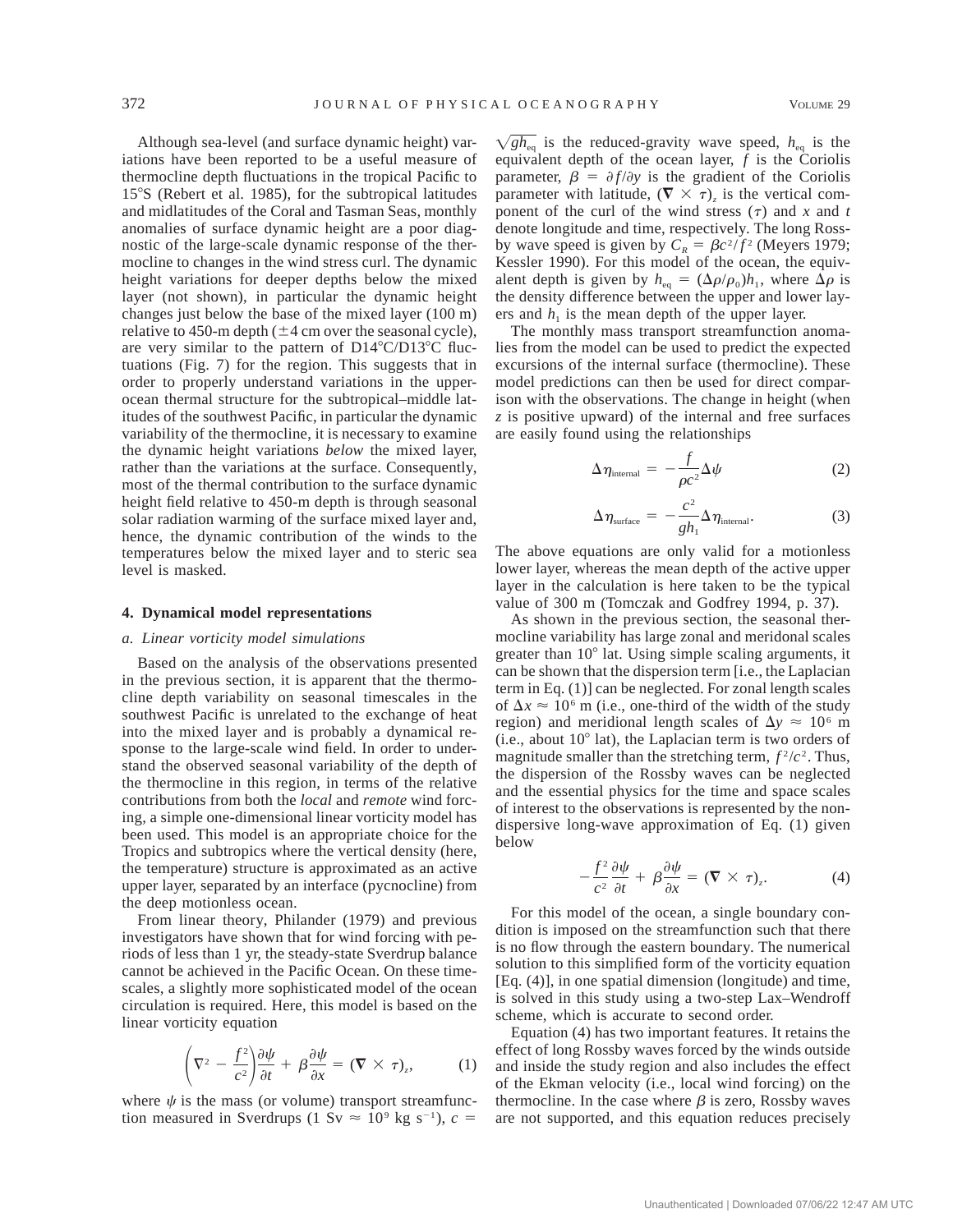local winds. The model involves a number of unknown parameters all of which are linked. They are the upper-layer depth  $h_1$ , the density difference between the layers  $\Delta \rho$ , the first baroclinic mode gravity wave speed  $c<sub>1</sub>$ , and the long Rossby wave speed  $C_R$ . Because of the relationship between these variables there is only one truly free parameter, and in this paper we have used the first-mode baroclinic gravity wave speed,  $c_1$ .

Based on recent global studies of theoretical and observed long oceanic Rossby waves, the zonally averaged values of  $C_R$  used in the vorticity model have been approximated from satellite altimeter observations (Chelton and Schlax 1996; Chelton et al. 1998). Since the vorticity model depends on the first-baroclinic-mode gravity wave speed,  $c_1(\varphi)$ , we define a set of *effective* gravity wave speeds, as a function of latitude determined directly from the observed long Rossby wave speeds [Fig. 5b of Chelton and Schlax (1996)].

Figure 9 shows the representation of both the zonally averaged theoretical and observed long Rossby wave speeds (cf. Chelton and Schlax 1996) and theoretical (cf. Chelton et al. 1998) and *effective* gravity wave speeds. The gravity wave speeds have a maximum in the middle of the subtropical gyres where they exceed  $4 \text{ m s}^{-1}$ . For Rossby waves forced with a period of 1 yr, the wavelength of these waves is a very significant proportion of the study region. For example, using the *observed* Rossby wave speeds,  $C_R$ , determined from the TOPEX/Poseidon satellite altimeter (Chelton and Schlax 1996), the wavelength is  $1615$  km at  $35^{\circ}$ S and 6550 km at  $11^{\circ}$ S. This compares with the width of the study region of approximately 3000 km.

Numerical experiments with the model using the observed altimeter-derived phase speeds provide fair agreement with the phase and amplitude of the temperature observations presented earlier. The inclusion of long Rossby waves (at the observed Rossby wave speeds) in the model solution for the gyre region, produces a slight increase (e.g.,  $\pm 2$  m along 19°S) in the seasonal range of the internal surface depth variations for the southwest Pacific that more closely represents the observed  $D14^{\circ}C$  variations in this region. However, the improvements caused by including Rossby waves is still insufficient to explain the larger magnitude of the observed anomalies in this region. Although the wavelength of these baroclinic Rossby waves is a significant fraction of the region, the wavelength of these observed Rossby waves is too short, particularly at the higher latitudes, to reproduce the large zonal changes in the depth of the thermocline seen in the observed monthly temperature climatology.

We interpret this mismatch between the vorticity model simulations, using the altimeter-derived phase speeds, and the observed changes in the thermocline depths as requiring an increase in the apparent Rossby



FIG. 9. Approximations to the first baroclinic mode gravity wave speeds,  $c_1(\hat{\varphi})$ , and the long Rossby wave speeds,  $C_R(\varphi)$ . The upper panel shows both the polynomial representation of the theoretical gravity wave speeds (Chelton et al. 1998) as a function of latitude (bold line), determined from the distribution of temperature and salinity, and the *effective* gravity wave speeds used in the model (dashed line), as determined from the observed long Rossby wave speeds from the TOPEX/Poseidon satellite altimeter (Chelton and Schlax 1996). The middle panel is an enlargement of the upper panel, for the latitudes of interest to this study. The lower panel shows the theoretical long Rossby wave speeds (bold line) as determined from the theoretical gravity wave speeds above, and the observed long Rossby wave speeds (dashed line) found by multiplying the ratio of the effective and theoretical gravity wave speeds by the theoretical long Rossby wave speed (cf. Fig. 5b of Chelton and Schlax 1996).

wave speed. There are good reasons for increasing the Rossby wave speed. The altimeter-based observations, filtered on different time and space scales to our results, show that the observed Rossby waves are approximately twice the speed of the expected long-wave speeds from conventional linear theory south of  $20^{\circ}S$  (Fig. 9). In addition, annually forced baroclinic long waves, driven by spatially uniform wind stresses, are expected to propagate westward at twice the phase speed of free nondispersive Rossby waves with the same period (White 1977). More recently, theoretical work on long Rossby waves also shows that the second and third baroclinic modes have a very important effect on the structure of the vertical shear that results in an increase by up to a factor of 2 in the apparent Rossby wave speed in the subtropics (Killworth et al. 1997).

Here, we present results from the numerical model driven by the Hellerman and Rosenstein winds. Figure 10 shows the distribution of *depth* anomalies of the internal surface from the annual mean [defined here as the *negative* of Eq. (2)] for the months of April, June,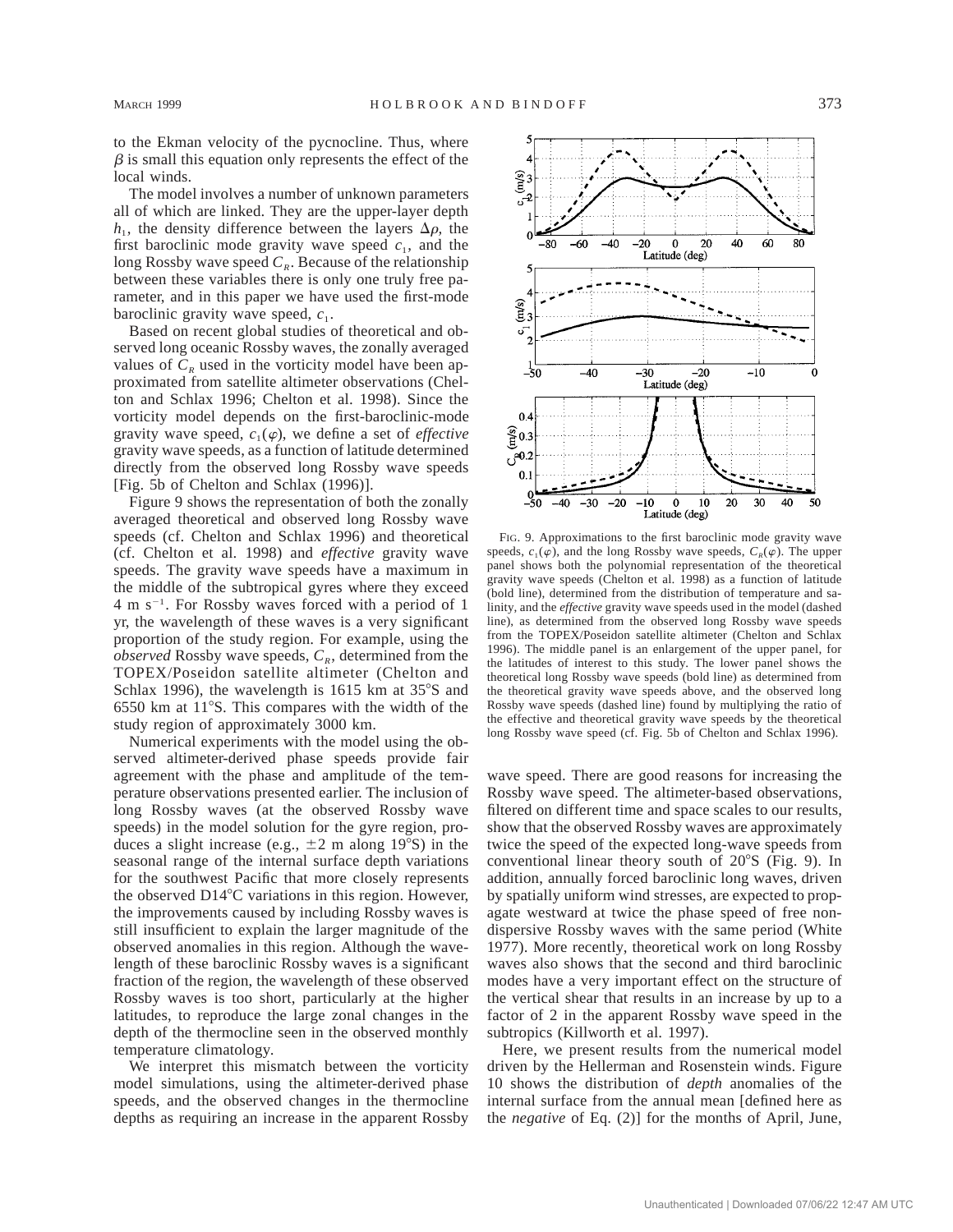

FIG. 10. Monthly internal surface depth (m) anomalies (from the annual mean) across the South Pacific Ocean for the months of April, June, August, and October. These results were simulated using the vorticity model forced with monthly mean wind stress curl anomalies across the width of the Pacific Ocean. The Rossby wave speeds at each latitude were scaled by a factor of 2.

August, and October across the South Pacific Ocean. These results are from a simulation with the Rossby wave speeds scaled by a factor of 2 ( $2 \times C_R$ ). With this scaling of the Rossby wave speeds in the simulation, the model gives a better representation of the spatial scales observed in the upper-ocean temperature data for the southwest Pacific region. From this figure, it is clear that there is westward propagation of an elongated (''sausage'' shaped) structure of wave anomalies, which extends in a west-northwest to east-southeast orientation between about  $10^{\circ}$  and  $25^{\circ}$ S across the South Pacific Ocean. The approximate wavelength (horizontal scale) of this feature is in excess of 6000 km. This horizontal scale is roughly twice the width of the southwest Pacific region.

Following this wave propagation westward in time from April to October, the internal surface depth anomalies between  $10^{\circ}$  and  $20^{\circ}$ S in the southwest Pacific region are shallowest in April, whereas in October they are deepest. On reaching the southwest Pacific region, the amplitude of the internal surface depth anomalies in the southwest Pacific, which have been propagated



FIG. 11. Hovmöller plot of the zonally averaged internal surface depth anomalies (in meters) in the southwest Pacific Ocean calculated from the mass transport streamfunction as simulated by the numerical model and forced with monthly mean wind stress curl anomalies from the annual mean across the width of the Pacific Ocean. Here, a positive internal surface depth anomaly implies a depressed thermocline and corresponds to a raised sea surface height (positive anomaly of the free surface), i.e., greater heat content in the upper ocean and warmer temperature anomalies below the mixed layer. The Rossby wave speeds have been scaled by a factor of 2.

into the region from farther east, have combined with the local forcing to increase the local amplitude.

Examination of the zonally averaged  $2 \times C_R$  model results (Fig. 11) and data (Fig. 7) as three separate latitude bands,  $0^{\circ}-10^{\circ}$ S,  $10^{\circ}-30^{\circ}$ S and  $>30^{\circ}$ S, provides a qualitative understanding of the similarities between the model results and observations. From this comparison, the greatest similarity is across the latitude band  $10^{\circ}$ – 30°S.

The phase of the internal surface depth variations is consistent with the phase of the variations in the depth of the  $14^{\circ}$ C isotherm at all latitudes between  $10^{\circ}$ S and  $30^{\circ}$ S. In this zonal band, which covers much of the subtropical gyre, the negative  $D14^{\circ}C$  anomalies (subsurface cooling) in the early part of the year are qualitatively well represented by the negative internal surface depth anomaly pattern for the same latitudes and months in the model output. Similarly, the positive  $D14^{\circ}$ C anomalies (subsurface warming) from July to November/December in the same region, are also well represented by the positive internal surface depth anomaly pattern given in the corresponding model results. Overall, the maximum amplitudes are such that the thermocline is shallowest (minimum depth) in March–April and deepest (maximum depth) in September–October. Thus, on these large spatial scales, the linear vorticity model predicts reasonably well the observed pattern of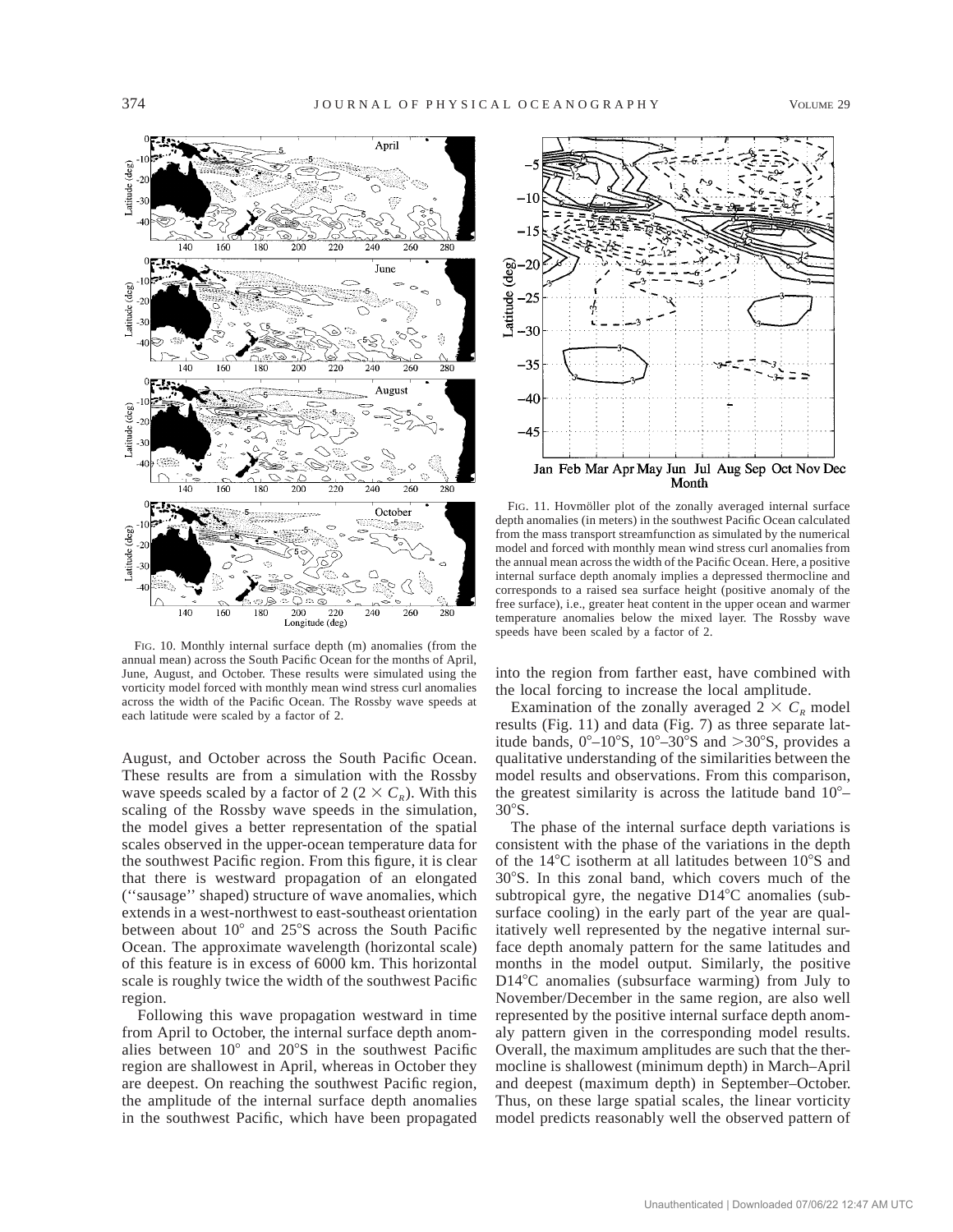climatological monthly thermocline variations for the subtropical gyre.

The amplitudes of both the zonally averaged internal surface depth variations and the surface height anomalies are also similar to the observations. Figures 11 and 7 both show that the maximum depth anomalies of the internal surface (thermocline) are about  $\pm 15$  m in the band  $15^{\circ}$ –20 $^{\circ}$ S. Similarly, the amplitudes of the surface height anomalies (not shown) are consistent with the amplitudes of the zonally averaged dynamic height anomalies at 100-m depth relative to 450 m; that is, both have seasonal amplitudes of about  $\pm 4$  cm. Overall, it is clear that this simple vorticity model predicts quite well the observed ranges in both the internal surface depth anomalies and the dynamic height anomalies between  $10^{\circ}$  and  $30^{\circ}$ S for this enhanced Rossby wave speed.

In order to examine the dependence of the model results on the long Rossby wave speed (via the first baroclinic mode gravity wave speed,  $c_1$ ) in the southwest Pacific arm of the subtropical gyre, 12 separate model simulations were performed by scaling the Rossby wave speed,  $C_R$  [through scaling  $\beta$  in Eq. (4)]. For experiments 1–12,  $C_R$  values were, respectively, scaled by factors of 0.01, 0.1, 0.5, 1, 1.5, 2, 2.5, 3, 3.5, 4, 5, and 10. Along  $19^{\circ}$ S, for example, the 12 scaled long Rossby wave speeds were, respectively, 0.001, 0.011, 0.053, 0.106, 0.158, 0.211, 0.264, 0.316, 0.369, 0.422, 0.527, and 1.055 m  $s^{-1}$ . In the case where scaled Rossby wave speeds approach  $0 \text{ m s}^{-1}$ , the linear vorticity model simulation becomes the familiar Ekman velocity.

Figure 12 shows the zonally averaged (a) internal surface depth and (b) surface height anomalies (meters) along  $35^{\circ}$ S,  $29^{\circ}$ S,  $19^{\circ}$ S, and  $9^{\circ}$ S in the southwest Pacific as a function of experiment number (Rossby wave speed) and month. For the gyre latitudes of  $29^{\circ}$  and 19°S the phase of the internal surface depth anomalies best represents the phase of the  $D14^{\circ}C$  anomalies (Fig. 7) when the model is scaled by  $(2-2.5) \times C_R$  (experiments  $6-7$ ). For 19 $\textdegree$ S, not only the phase but also the amplitude of the internal surface depth anomalies matches the  $D14^{\circ}C$  anomalies at this latitude very well. Similarly at 29°S, also in the subtropical gyre, the phase agrees well for experiments 4–6 [i.e.,  $(1-2) \times C_R$ ], but at this latitude, the amplitude is smaller than observed. Hence, for the higher latitudes within the subtropical gyre, the amplitude of the thermocline variations tends to be underestimated. South of the subtropical gyre, in the outflow of the East Australian Current (35°S), 4  $\times$  $C_R$  (experiment 10) is the *only* scaling that results in internal surface depth variations that matches the  $D14^{\circ}C$ phase variations seen in the observations.

Interestingly, for a number of latitudes, there appears to be resonance corresponding to a limited range of Rossby wave speeds. For example, at 19°S, as the Rossby wave speed increases from near zero (i.e., the Ekman solution), there is a slight increase in the magnitude of the internal surface depth anomalies at the satellite-observed Rossby wave speed [i.e.,  $1 \times C_R$  (experiment 4), thus providing a slightly improved representation of the observed thermocline depth anomalies in the southwest Pacific region] followed by a sharp increase in magnitude to maximum values when the model is scaled by  $(2-2.5) \times C_R$  (experiments 6–7). For higher Rossby wave speeds (experiments 8–12), the amplitude of the response decreases again. The peak in the response amplitude for 2.5  $\times$  *C<sub>R</sub>* (experiment 7) at 19°S shows that the forced linear vorticity equation is close to resonance for this Rossby wave speed. Similar features are observed for (2.5 and 5)  $\times C_R$  (experiments 7 and 11) at 35°S and for  $1 \times C_R$  (experiment 4) at 9°S.

The first experiment  $(0.01 \times C_R)$  represents the case where the vorticity equation degenerates to the local Ekman velocity since Rossby wave propagation becomes negligible. At 19°S, the amplitude of the Ekman pumping on the internal and free surface is quite small, about 6 m and 0.02 m, respectively. Clearly, the inclusion of long Rossby waves (experiment 4 and particularly experiments 6–7) has amplified the internal surface depth and free surface height anomalies by a factor of 2 to 3 and consequently makes an important contribution to the amplitude of these anomalies. In addition, the *phase* of the internal surface depth response at 2.5  $\times$  $C_R$  is effectively the same as that for  $C_R \to 0$  at this latitude. This result holds true for the whole of the subtropical gyre where the observed amplitudes of the  $D14^{\circ}$ C isotherm are larger than that expected from the pure Ekman solution, yet have the same phase as the Ekman solution. This gives rise to the important result that a purely local analysis is unable to distinguish the contribution of Ekman pumping and Rossby waves to the changes of the thermocline depth in the subtropical gyre, except through the amplitude of the response.

At  $35^{\circ}$ S, however, the observed D14 $^{\circ}$ C anomalies are 180° out of phase with the local wind stress curl. Clearly, for this latitude, the phase of the anomalies is not consistent with local Ekman pumping. Furthermore, for the  $2.5 \times C_R$  case (experiment 7), the modeled variations of the depth of the internal surface at 35°S are also about 3 months out of phase with the  $D14^{\circ}C$  anomalies; that is, the modeled anomalies lead the observations by about 3 months. In contrast, for  $4 \times C_R$  (experiment 10), the phase of the modeled anomalies better represents the observations. Hence, for this higher latitude, the much larger scaling of the Rossby wave speed performs much better.

### *b. Three-dimensional model simulations*

Comparisons between the observations in the southwest Pacific and results from three-dimensional dynamical models further support the results in the simple vorticity model for the subtropical gyre. Results from model simulations discussed here are those generated using the Large Scale Geostrophic (LSG) model (Maier-Reimer et al. 1993) and the marginally eddy-resolving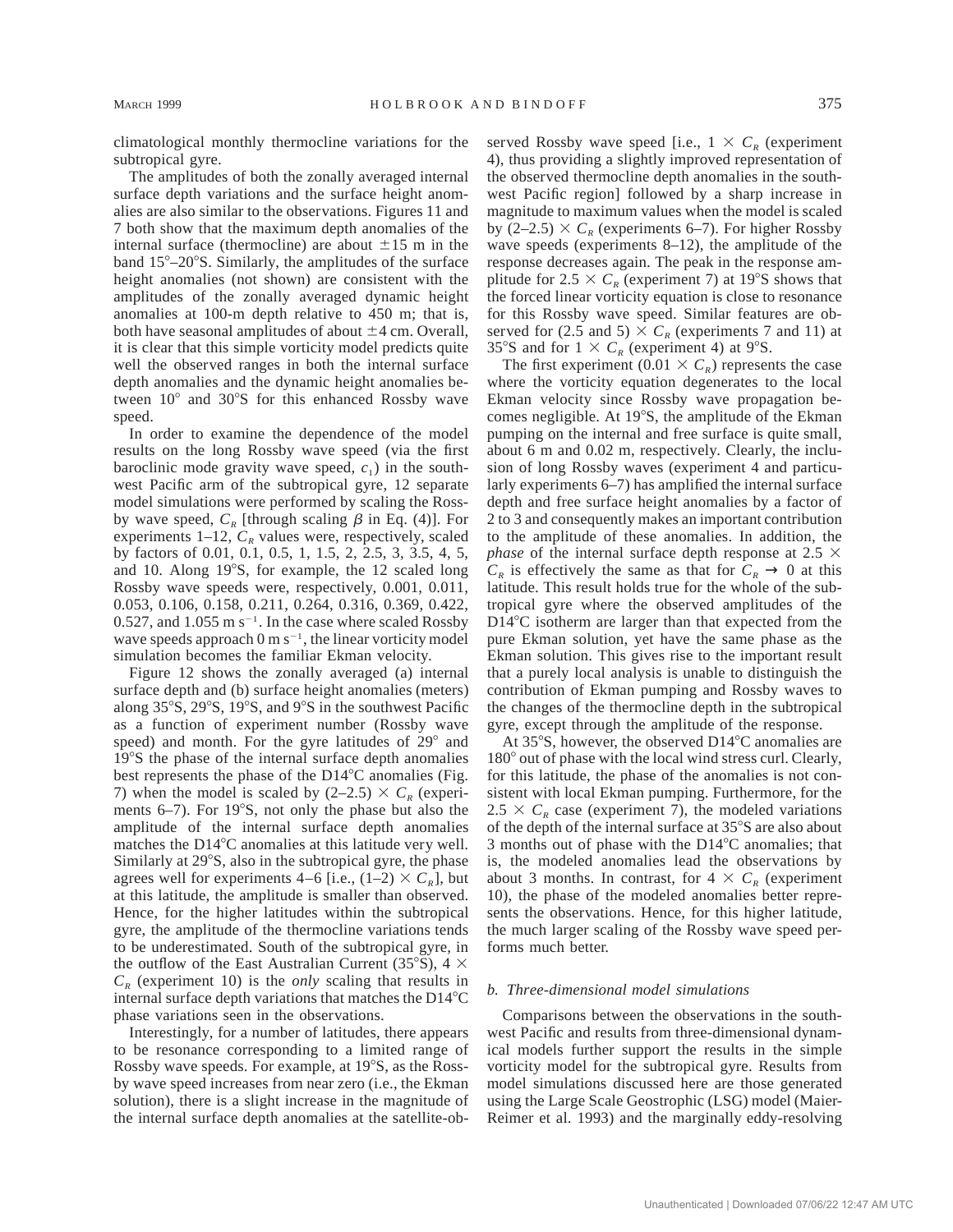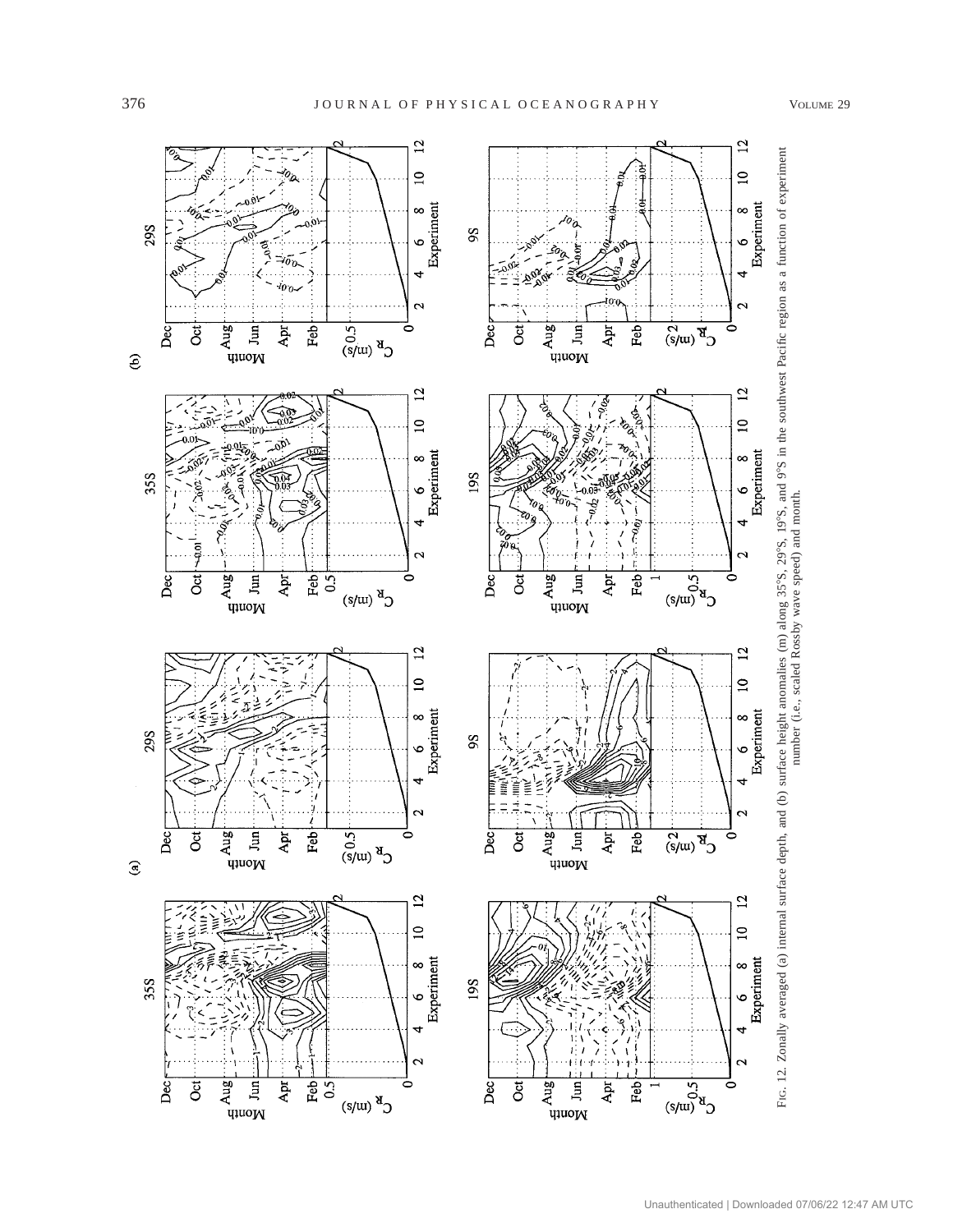

FIG. 13. Hovmöller plots, along 19°S, of (a) sea level anomalies (in meters) from the LSG model, and (b)  $D14^{\circ}C$  anomalies determined from the POCM. Positive sea level anomalies indicate that sea level is higher, whereas positive  $D14^{\circ}C$  anomalies contribute dynamically to a raised sea level.

Parallel Ocean Climate Model (POCM) of Semtner and Chervin (Semtner and Chervin 1988; Semtner and Chervin 1992).

In the LSG model simulation, the model was forced with climatological seasonal wind stresses, surface heat, and freshwater fluxes. The wind forcing is the same as that used to drive the linear vorticity model. The role of the heat and freshwater fluxes on the predicted sea level was diagnosed and removed, leaving the seasonal wind-driven component of the sea level variations (Bindoff et al. 1997). Figure 13a shows a Hovmöller plot of sea surface height anomalies along  $19^{\circ}$ S over the seasonal cycle. At this latitude, the zonal scale is large and coherent from the East Australian coast to 180°. The amplitude of the changes over this region are about half of that inferred from the dynamic height variations (i.e., at 100-m depth relative to 450-m depth), determined using a constant salinity. However, the phase is very consistent with the observations, with the maximum upwelling of the thermocline causing a sea level minimum to occur in March–May and the maximum depression of the thermocline causing a sea level maximum to occur in late October. This pattern of change over the subtropical gyre in the model is quite similar to that observed over the subtropical gyre in the observations.

Results from a separate analysis of monthly averaged  $D14^{\circ}$ C anomalies from a simulation over the 1980–89 decade using the POCM forced with daily European Centre for Medium-Range Weather Forecasts wind stresses (Chervin et al. 1997) are also consistent with those seen in the simple linear vorticity model. In this analysis, a monthly climatology was generated from the POCM output between 1983 and 1989 by averaging all seven Januarys, seven Februarys, etc., in an analogous way to the observations, the first three years of the simulation being ignored due to anomalies associated with the model spinup (A. Craig 1996, personal communication). The model climatology is, therefore, less averaged than the observations, which have data for 34 yr. Figure 13b shows the seasonal cycle of  $D14^{\circ}C$  anomalies along 19°S for this 3D model. These results, for the gyre, are again similar to those for both the LSG and vorticity models, with the maximum negative (positive) amplitudes in March–May (October–December). The main difference here between the POCM and LSG model results is that wave peaks and troughs can be clearly seen in the figure. The wavelength of these waves along  $19^{\circ}$ S (about  $30^{\circ}$  of long), is consistent with the observed first baroclinic mode Rossby wave (and speeds) for this latitude  $(0.106 \text{ m s}^{-1})$ , see Fig. 9) derived from the TOPEX/Poseidon satellite altimeter observations (Chelton and Schlax 1996). Furthermore, despite the amplitude of these POCM thermocline depth variations being about a factor of 2 smaller than the observations, the longitudinal structure of the peak amplitudes in the model results for the southwest Pacific region, in particular the dominant wave peaks seen just to the west of  $160^{\circ}E$  (Fig. 13b), is remarkably similar to the structure of  $D14^{\circ}C$  anomalies at these longitudes (and latitude) in the observations for March and October (cf. Fig. 6).

### **5. Discussion and conclusions**

In this paper, thermocline depth  $(D14^{\circ}C/D13^{\circ}C)$ anomalies, derived from a new atlas of monthly mean upper-ocean temperatures for the southwest Pacific Ocean, were used to investigate the phase and amplitude of the seasonal changes in the depth of the thermocline for this region. In this study, it was found that vertical movements of the thermocline, and hence also seasonal temperature anomalies below the surface mixed layer in the subtropical southwest Pacific, were out of phase with the annual cycle of solar insolation.

Interestingly, these thermocline movements were not expressed in the surface dynamic height fields relative to 450-m depth. Similarly, monthly mean sea level data at various sites in this region describe sea level changes that are also typically *in phase* with seasonal variations in the insolation of the surface mixed layer, but again fail to represent the anticorrelation with observed subsurface temperature anomalies (due to movements of the thermocline) in the southwest Pacific as described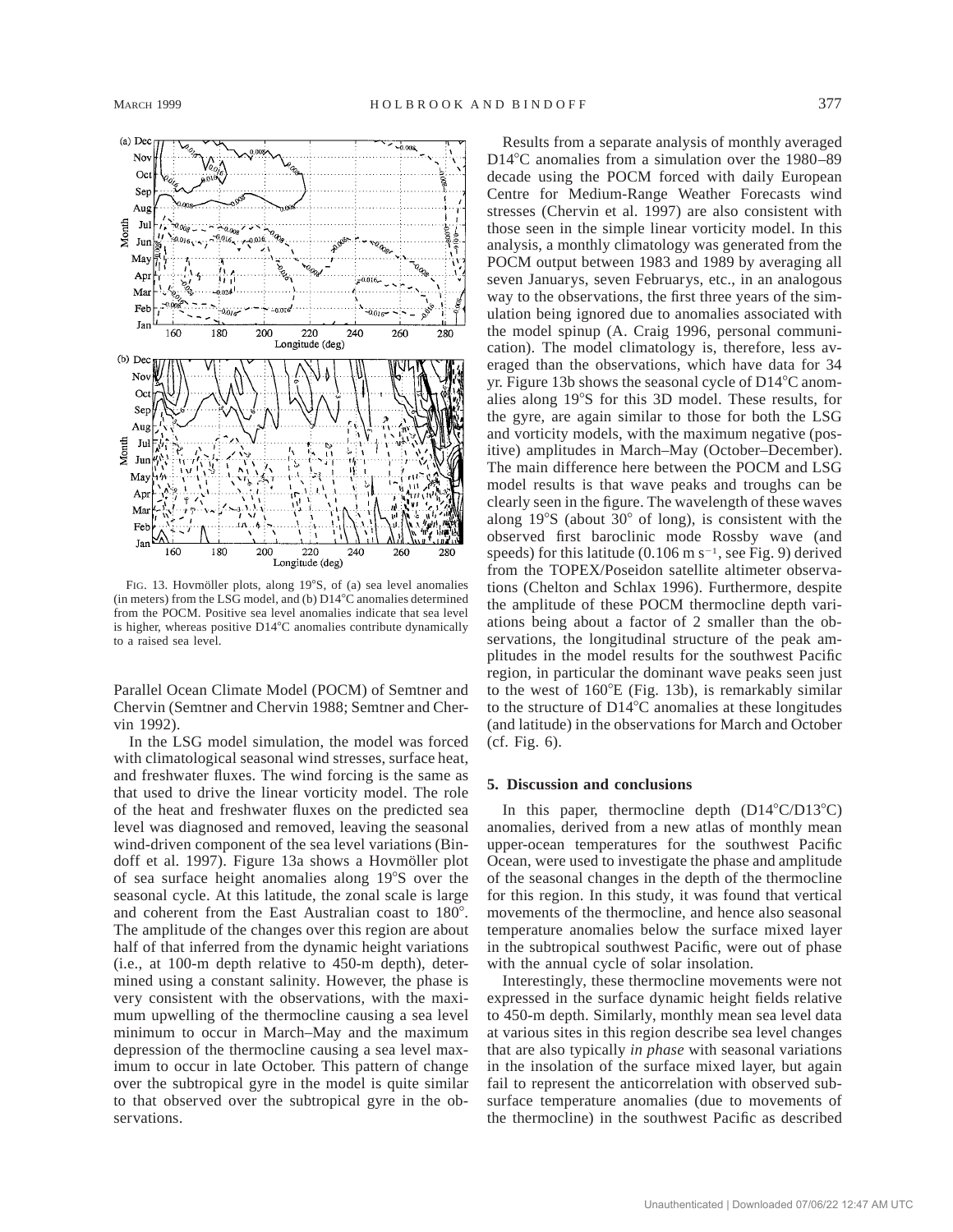in this study. These thermocline variations are masked in both the 0–450 m dynamic height and sea level fields by the integrated effects of the vertical temperature changes in the upper ocean, which are dominated by seasonal solar heating of the surface mixed layer. Hence, upper-ocean circulation variability in the subtropics and midlatitudes of the southwest Pacific Ocean cannot be properly understood without in situ observations of temperature changes below the surface mixed layer.

To further examine the seasonal relationship between thermocline movements in the southwest Pacific region and the contribution from both the local and remote wind stress curl, a simple time-dependent numerical model was developed based on the linear vorticity equation and was forced with observed wind stresses across the entire South Pacific Ocean. Results from the vorticity model, with the inclusion of Rossby waves at the altimeter-observed phase speeds,  $C_R$ , showed a moderate improvement in the prediction skill of the vertical movements of the thermocline in the southwest Pacific region, as compared with the simple Ekman solution. Furthermore, it was found that the observed thermocline variability in the southwest Pacific was represented much better by the model using Rossby wave speeds of  $(2-2.5) \times C_{R}$ 

Overall, the results from these model simulations for the subtropical gyre latitudes between about  $10^{\circ}$  and 308S, with the inclusion of Rossby waves, were both qualitatively and quantitatively consistent with seasonal changes in the depth of the  $14^{\circ}$ C isotherm. It should be stressed that the numerical results for the subtropics of the southwest Pacific Ocean, generated using this purely dynamical model, were more consistent with the inclusion of both the time-varying and  $\beta$  (Rossby) terms in the vorticity equation. The role of the modified  $\beta$  term implies that Rossby waves are an important part of the dynamics in the region between Australia and 180°.

These findings are supported by results from numerical simulations using two separate three-dimensional models. In particular, the results from the Parallel Ocean Climate Model of Semtner and Chervin suggest that Rossby waves, at the phase speeds observed with the TOPEX/Poseidon altimeter, are important to the overall structure of the thermocline depth anomalies in the subtropical gyre region of the southwest Pacific.

*Acknowledgments.* Helpful comments were provided by Dr. Charles Macaskill from the School of Mathematics and Statistics, University of Sydney, New South Wales, Australia; Dr. Richard Coleman from the School of Geography and Environmental Studies, University of Tasmania, Hobart, Tasmania, Australia; Dr. Joerg-Olaf Wolff from the Antarctic CRC, University of Tasmania, Hobart, Tasmania, Australia; and Dr. Susan Wijjfels from the CSIRO Division of Marine Research, Hobart, Tasmania, Australia. This paper also benefitted greatly from comments by Dr. Stuart Godfrey from the CSIRO Division of Marine Research and one anonymous reviewer. The POCM data were generously provided by Dr. Robert Chervin from the National Center for Atmospheric Research (NCAR), Boulder, Colorado, and Dr. Albert Semtner Jr. from the Naval Postgraduate School, Monterey, California. The authors are also grateful to Mr. Anthony Craig from NCAR, for his help with preparing the POCM data and Mrs. Judy Davis from the School of Earth Sciences, Macquarie University, North Ryde, New South Wales, Australia, for redrafting some of the computer-generated figures. This project was partly supported by a National Greenhouse Advisory Committee (NGAC) grant.

#### APPENDIX

#### **Synthesis of Ocean Temperature Data**

#### *a. Singular value decomposition*

Let **A** be an  $M \times N$  matrix for the data such that M represents the number of standard depths and *N* is the number of stations. Vertical positions are allocated every five meters from the surface to 450-m depth, making a total of 91 standard depths. Following Fukumori and Wunsch (1991), the temperature data are normalized by subtracting an a priori (first guess) mean and dividing by an a priori error. Hence, each element of the **A** matrix is described by

$$
a_{ij} = \frac{T_{ij} - \overline{T_{ij}}}{\sigma_i},
$$
 (A1)

where  $T_{ij}$  is the temperature value at depth *i* and station *j,*  $T_{ii}$  is the a priori mean at depth *i* and station *j*, and the normalization factor  $\sigma_i$  is the a priori error (noise) estimate at depth *i.*

The southwest Pacific region was divided such that each subregion still contained more than 8000 individual casts. Consequently, the number of stations in any one subregion was always far greater than the number of standard depths. To minimize the size of the eigenvalue problem, the data matrix was constructed with depth in the row dimension. Hence, each column of the matrix contained a separate MBT/XBT cast corresponding to a geographic location and time. The singular value decomposition (SVD) was performed on the vertical covariance matrix **AA**<sup>T</sup> for the data within each subregion. In mathematical terms,

$$
AA^{\mathrm{T}} = U\Lambda^2 U^{\mathrm{T}},\tag{A2}
$$

where the columns,  $\mathbf{u}_i$ , of **U** are the vertical eigenvectors. Now, from the definition of the SVD of the data matrix, **A**,

$$
\mathbf{A} = \mathbf{U}\Lambda\mathbf{V}^{\mathrm{T}},\tag{A3}
$$

a simple rearrangement, using the orthogonality property of **U** (i.e.,  $U^{-1} = U^{T}$ ), yields

$$
\mathbf{V} = (\mathbf{\Lambda}^{-1} \mathbf{U}^{\mathrm{T}} \mathbf{A})^{\mathrm{T}}, \tag{A4}
$$

where the diagonal elements of the  $M \times M$  matrix  $\Lambda$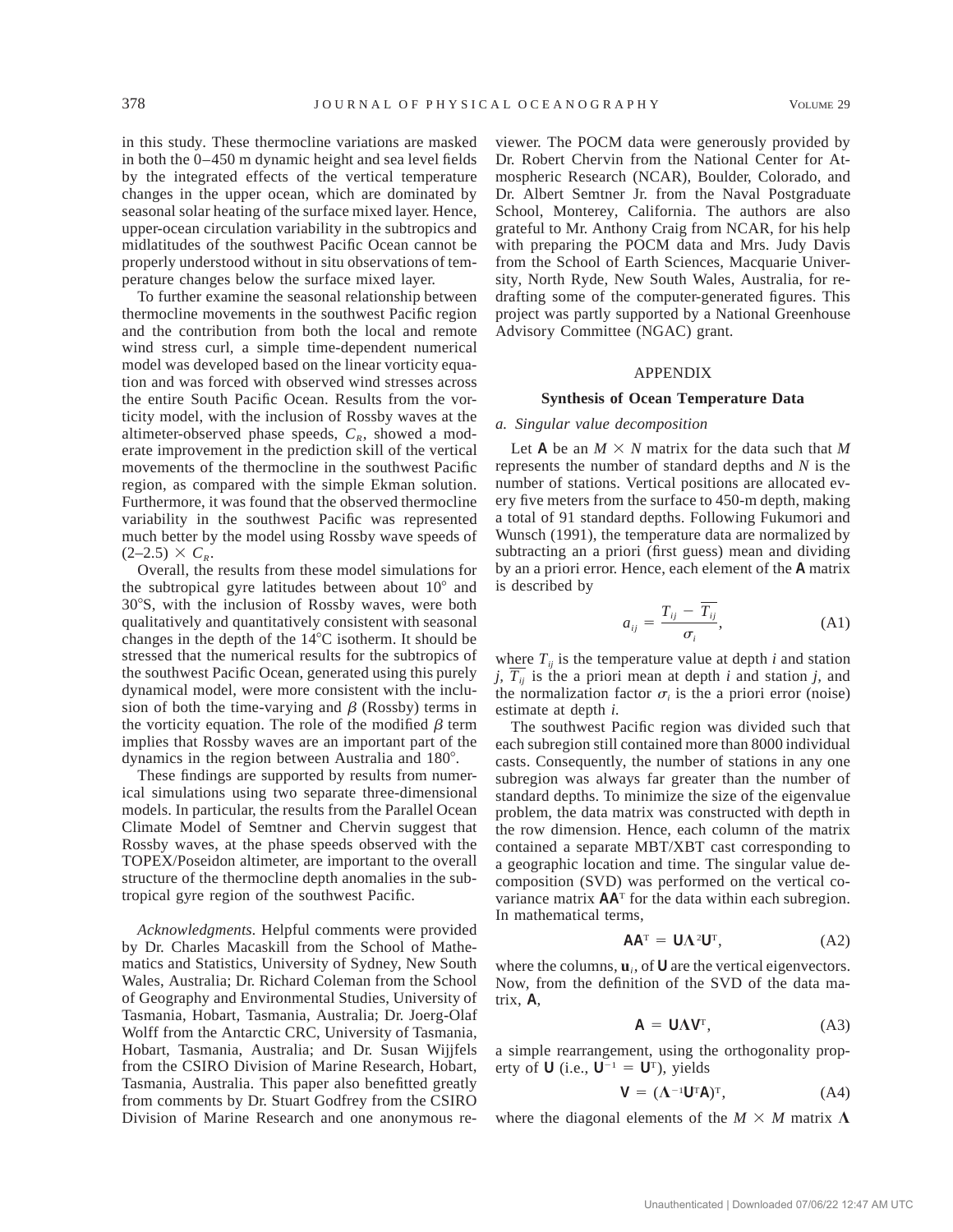are the set of singular values (effectively the eigenvalues) and **V** is an  $N \times M$  matrix with each column vector **v***i*, representing the amplitudes of the associated vertical eigenvector **u***i*. Since each column of the data matrix **A** represents a single cast corresponding to a geographic location and time, each column vector **v***<sup>i</sup>* represents the time and space variation of the associated vertical eigenvector **u***i*.

The rank, *p,* of the matrix **A**, is the minimum dimension of  $M \times N$  and represents the total number of modes, that is, equal to the total number of eigenvectors or eigenvalues arising from the SVD. Here, we are primarily interested in the number of significant modes, *k*  $\leq p$ , which are above the noise level in the data. Hence, these *k* modes are retained and only the elements in the first *k* vectors, **v***i*, are objectively mapped in space and time onto a regular grid (discussed in the appendix part *d*).

#### *b. A priori mean field*

The a priori mean field was calculated as a polynomial fit to the entire temperature dataset for the southwest Pacific. This mean field is modeled as a second-order polynomial in latitude and depth and with an annual and semiannual harmonic in time yielding a total of 45 regression coefficients including cross-correlation terms. The resulting a priori mean field was used as the firstguess mean field estimate in the EOF analysis.

#### *c. A priori noise*

On these relatively large spatial scales, noise is defined as the small-scale variability associated with mesoscale eddies, internal waves, and other unresolved ocean processes. The variance of the data about its mean vertical structure contains both the signal variance and the noise variance, and is not necessarily an appropriate measure for  $\sigma_i$ . A better estimate of the noise variance at each depth is found from the difference between each temperature value and those for neighboring casts. ''Neighboring'' is referred to here as the shorter scales that tend to separate individual casts along a cruise track spatially by less than 100 km and temporally by less than 1 day, and may comprise repeated sampling of individual eddies.

Let  $T<sub>r</sub>$  be the observed temperature for cast  $r$  at a selected depth and  $T<sub>s</sub>$  be the temperature value of a neighboring cast at the same depth. The noise variance is defined as

$$
\sigma_i^2 = \frac{1}{2N} \sum_{k=1}^N (T_r - T_s)_k^2, \tag{A5}
$$

where  $(T_r - T_s)_k$  is the *k*th difference between pairs of distinct casts separated spatially by less than 100 km and temporally by less than 1 day [see Fukumori and Wunsch (1991)]. The a priori noise estimates calculated at each depth with this equation were used to normalize the temperature differences in the EOF analysis and to scale the error fields associated with the gridded temperature maps arising from the objective mapping.

### *d. Objective mapping*

Objective mapping is used to map each of the retained  $v_i$  onto the chosen regular horizontal grid. The vertical structure at each grid point for each mapped mode is defined by  $\mathbf{u}_i$ . The objectively mapped  $\mathbf{v}_i$  values are given by Bretherton et al. (1976) as

$$
\mathbf{v}_{i_{\text{grid}}} = \mathbf{C}_{i_{\text{mid}}} \mathbf{C}_{i_{\text{old}}}^{-1} (\mathbf{v}_i - \overline{\mathbf{v}_i}) + \overline{\mathbf{v}_i}, \tag{A6}
$$

where  $\mathbf{v}_i$  is the *i*th eigenvector of the horizontal coefficient matrix,  $\overline{v_i}$  is the mean of the coefficients for the *i*th mode, and  $\mathbf{C}_{md}$  and  $\mathbf{C}_{dd}$  are, respectively, the model– data and data–data covariance matrices.

An anisotropic Gaussian covariance function (including time) was chosen for the analysis. Each element of the data–data covariance matrix  $\mathbf{C}_{i_{dd}}$  is given by

$$
C_{i_{dd}} = s_i \exp\left\{-\left(\frac{\Delta r_{x_{jk}}}{l_x}\right)^2 - \left(\frac{\Delta r_{y_{jk}}}{l_y}\right)^2 - \left(\frac{\Delta r_{t_{jk}}}{l_t}\right)^2\right\} + e_i \delta_{jk},\tag{A7}
$$

where  $\Delta r_{x_k}$ ,  $\Delta r_{y_k}$ ,  $\Delta r_{t_k}$  are the distances (degrees) in longitude, latitude, and time (days), respectively, between data points *j* and *k*;  $l_x$ ,  $l_y$ ,  $l_t$  are the corresponding covariance scales; and  $s_i$  and  $e_i$  are estimates of the signal and noise variances for the *i*th mode, respectively. The noise variance  $(e_i)$  of  $\mathbf{v}_i$  is obtained using the same procedure as for the a priori noise. The model–data covariance matrix  $\mathbf{C}_{i_{md}}$  is described by an equation almost identical to Eq. (A7), the only difference being that the Kronecker delta term is not included. Here, the identities  $\Delta r_{x_k}$ ,  $\Delta r_{y_k}$ ,  $\Delta r_{t_k}$  are the distances (degrees) in longitude, latitude and time (days), respectively, between a data and model grid point.

The nondimensional error,  $\sigma_{ij_{\text{norm}}}$ , is reconstructed using the relation

$$
\sigma_{ij_{\text{nom}}}^2 = \sum_{m=1}^k (u_{im} \lambda_m e_{jm})^2, \tag{A8}
$$

where *k* is the number of modes for the reconstruction and  $u_{im}$  and  $e_{im}$  are, respectively, the *m*th mode eigenvector and estimated error of the mapped coefficients at the *j*th grid point and at the *i*th depth (cf. Bretherton et al. 1976). Consequently, the dimensional error is represented by

$$
\hat{\sigma} = \sigma_{\text{norm}} \sigma_{\text{apriori}}.
$$
 (A9)

This estimate of the error is incomplete since it does not account for the error associated with the neglected modes.

Computationally, the objective mapping procedure is costly. The procedure involves an inversion of the data– data covariance matrix. This is an  $N<sup>3</sup>$  operation in time and becomes almost unmanageable for  $N > 1500$  points,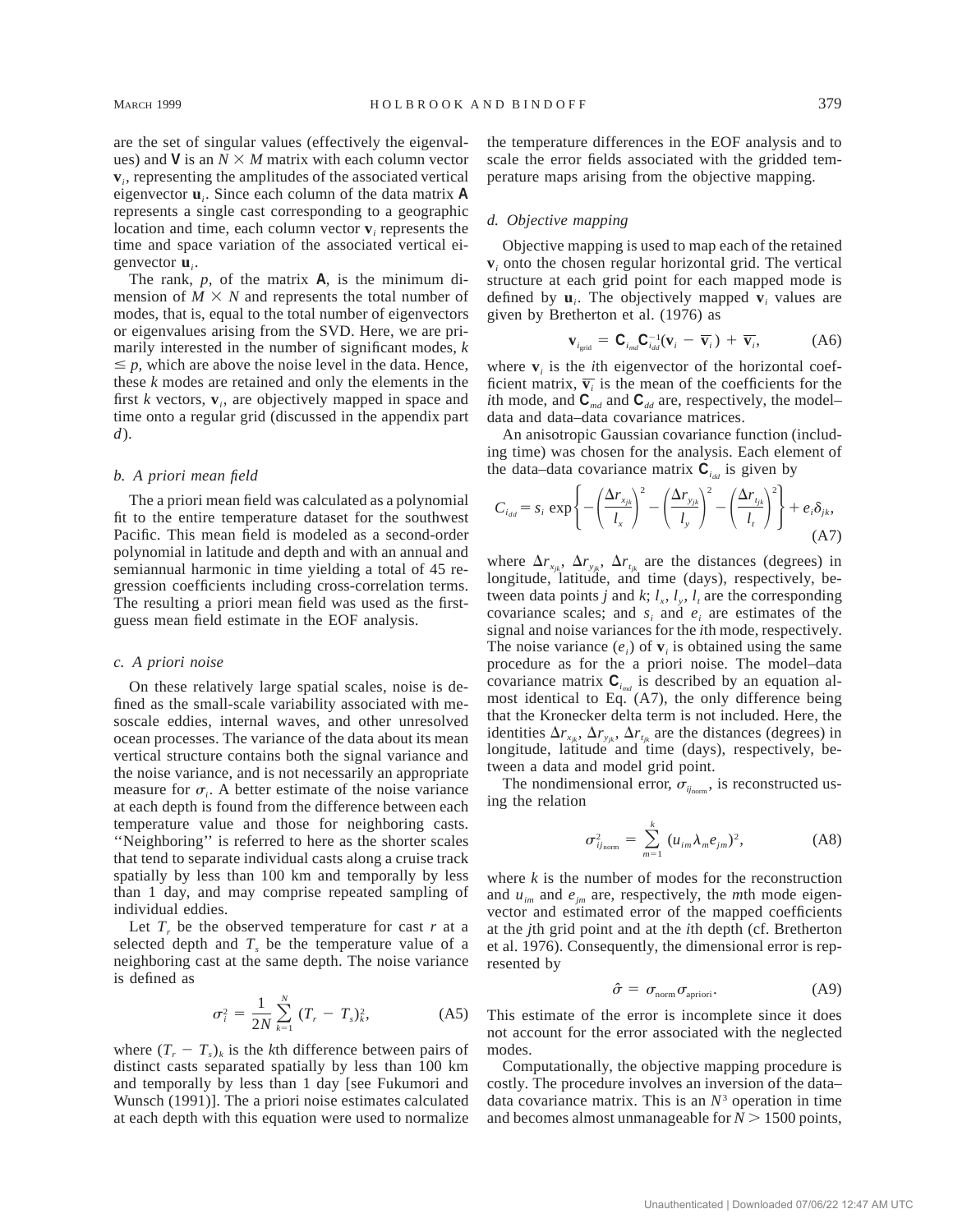or so, on most good workstations. A major advantage of the EOF analysis procedure combined with objective mapping is that it reduces the number of times that mapping is required while still retaining the three-dimensional correlations present in the data.

In this analysis, monthly mean temperature fields on a  $2^{\circ} \times 2^{\circ}$  grid were generated in order to describe the seasonal variability in the temperature data collected between 1955 and 1988. To generate these gridded monthly means, the data were organized into 12 months of length ''365.25/12 days.'' To a close approximation, all January data were organized into one group, all February data into another group, and so on.

The objective mapping procedure relies on a reasonable choice of scales based on both the underlying physics and the data distribution. Here, horizontal length scales of  $2^{\circ}$  lat  $\times$  4 $^{\circ}$  long and a timescale of 90 days were chosen. The larger scales in longitude were chosen due to the zonality of ocean temperatures and the choice of grid was selected to be consistent with the wind stresses.

#### REFERENCES

- Andrews, J. C., M. W. Lawrence, and C. S. Nilsson, 1980: Observations of the Tasman Front. *J. Phys. Oceanogr.,* **10,** 1854–1869.
- Bindoff, N. L., and C. Wunsch, 1992: Comparison of synoptic and climatologically mapped sections in the South Pacific Ocean. *J. Climate,* **5,** 631–645.
- , R. Coleman, H. van Gysen, and J. O. Wolff, 1997: The role of heat fluxes and winds on seasonal sea-level signals. *Global Geodynamics Coupled with Variations of Atmosphere and Ocean,* M. Ooe, Ed., Division of Earth Rotation, National Astronomical Observatory, Japan, 45–57.
- Boland, F. M., 1971: Temperature–salinity anomalies at depths between 200 m and 800 m in the Tasman Sea. *Aust. J. Mar. Freshwater. Res.,* **22,** 55–62.
- , and J. A. Church, 1981: The East Australian Current 1978. *Deep-Sea Res.,* **28A,** 937–957.
- Bretherton, F. P., R. E. Davis, and C. B. Fandry, 1976: A technique for objective analysis and design of oceanographic experiments applied to MODE-73. *Deep-Sea Res.,* **23,** 559–582.
- Chelton, D. B., and M. G. Schlax, 1996: Global observations of oceanic Rossby waves. *Science,* **272,** 234–238.
- , R. A. deSzoeke, M. G. Schlax, K. El Naggar, and N. Siwertz, 1998: Geographical variability of the first baroclinic Rossby radius of deformation. *J. Phys. Oceanogr.,* **28,** 433–460.
- Chervin, R. M., A. P. Craig, and A. J. Semtner, 1997: Meridional heat transport variability from a global eddy-resolving ocean model. *Assessing Climate Change: Results from the Model Evaluation Consortium for Climate Assessment.* Gordon and Breach Science Publishers, 143–168.
- Church, J. A., 1987: East Australian Current adjacent to the Great Barrier Reef. *Aust. J. Mar. Freshwater Res.,* **38,** 671–683.
- , and F. M. Boland, 1983: A permanent undercurrent adjacent to the Great Barrier Reef. *J. Phys. Oceanogr.,* **13,** 1747–1749.
- De Mey, P., and A. R. Robinson, 1987: Assimilation of altimeter eddy fields in a limited area quasi-geostrophic model. *J. Phys. Oceanogr.,* **17,** 2280–2293.
- Fukumori, I., and C. Wunsch, 1991: Efficient representation of the North Atlantic hydrographic and chemical distributions. *Progress in Oceanography,* Vol. 27, Pergamon Press, 111–195.
- Godfrey, J. S., 1989: A Sverdrup model of the depth-integrated flow for the World Ocean allowing for island circulations. *Geophys. Astrophys. Fluid Dyn.,* **45,** 89–112.

, G. R. Cresswell, T. J. Golding, and A. F. Pearce, 1980: The separation of the East Australian Current. *J. Phys. Oceanogr.,* **10,** 430–440.

- Haines, K., 1991: A direct method for assimilating sea surface height data into ocean models with adjustments to deep circulation. *J. Phys. Oceanogr.,* **21,** 843–868.
- Hamon, B. V., 1965: The East Australian Current. 1960–1964. *Deep-Sea Res.,* **12,** 899–921.
- Hellerman, S., and M. Rosenstein, 1983: Normal monthly wind stress over the World Ocean with error estimates. *J. Phys. Oceanogr.,* **13,** 1093–1104.
- Holbrook, N. J., 1994: Temperature variability in the Southwest Pacific Ocean between 1955 and 1988. Ph.D. thesis, University of Sydney, 229 pp.
- , and N. L. Bindoff, 1997: Interannual and decadal temperature variability in the southwest Pacific Ocean between 1955 and 1988. *J. Climate,* **10,** 1035–1049.
- Kessler, W. S., 1990: Observations of long Rossby waves in the northern tropical Pacific. *J. Geophys. Res.,* **95,** 5183–5217.
- Killworth, P. D., D. B. Chelton, and R. A. de Szoeke, 1997: The speed of observed and theoretical long extratropical planetary waves. *J. Phys. Oceanogr.,* **27,** 1946–1966.
- Lilley, F. E. M., J. H. Filloux, N. L. Bindoff, I. J. Ferguson, and P. J. Mulhearn, 1986: Barotropic flow of a warm-core ring from seafloor electric measurements. *J. Geophys. Res.,* **91,** 12 979– 13 109.
- Maier-Reimer, E., U. Mikolajewicz, and K. Hasselmann, 1993: Mean circulation of the Hamburg LSG OGCM and its sensitivity to the thermohaline surface forcing. *J. Phys. Oceanogr.,* **23,** 731– 757.
- Meyers, G., 1979: On the annual Rossby wave in the tropical North Pacific Ocean. *J. Phys. Oceanogr.,* **9,** 663–674.
- Minster, J. F., C. Brossier, and P. Rogel, 1995: Variation of the mean sea level from TOPEX/Poseidon data. *J. Geophys. Res.,* **100,** 25 153–25 161.
- Mulhearn, P. J., 1987: The Tasman Front: A study using satellite infrared imagery. *J. Phys. Oceanogr.,* **17,** 1148–1155.
- , J. H. Filloux, F. E. M. Lilley, N. L. Bindoff, and I. J. Ferguson, 1986: Abyssal currents during the formation and passage of a warm-core ring in the East Australian Current. *Deep-Sea Res.,* **33,** 1563–1576.
- , and  $\frac{1988}{2}$ : Comparison between surface, barotropic and abyssal flows during the passage of a warm core ring. *Aust. J. Mar. Freshwater Res.,* **39,** 697–707.
- National Oceanographic Data Center, 1991: CD-ROMs NODC-02 and NODC-03: Global ocean temperature and salinity profiles. Informal Report No. 11, National Oceanographic Data Center, Washington, DC, 14 pp. [Available from National Oceanographic Data Center, User Services Branch, NOAA/NESDIS E/OC21, 1825 Connecticut Ave., NW, Washington, DC 20235.]
- Pearce, A., 1981: Temperature–salinity relationships in the Tasman Sea. Report 135, CSIRO Marine Laboratories, Cronulla, Australia, 41 pp. [Available from CSIRO Division of Marine Research Library, GPO Box 1538, Hobart TAS 7001, Australia.]
- Philander, S. G. H., 1979: Variability of the tropical oceans. *Dyn. Atmos. Oceans,* **3,** 191–208.
- Rebert, J. P., J. R. Donguy, G. Eldin, and K. Wyrtki, 1985: Relations between sea level, thermocline depth, heat content, and dynamic height in the tropical Pacific Ocean. *J. Geophys. Res.,* **90,** 11 719–11 725.
- Reid, J. L., 1986: On the total geostrophic circulation of the South Pacific Ocean: Flow patterns, tracers and transports. *Progress in Oceanography,* Vol. 16, Pergamon Press, 1–61.
- Ridgway, K. R., and J. S. Godfrey, 1994: Mass and heat budgets in the East Australian current: A direct approach. *J. Geophys. Res.,* **99,** 3231–3248.
- Semtner, A. J., and R. M. Chervin, 1988: A simulation of the global ocean circulation with resolved eddies. *J. Geophys. Res.,* **93,** 15 502–15 522.